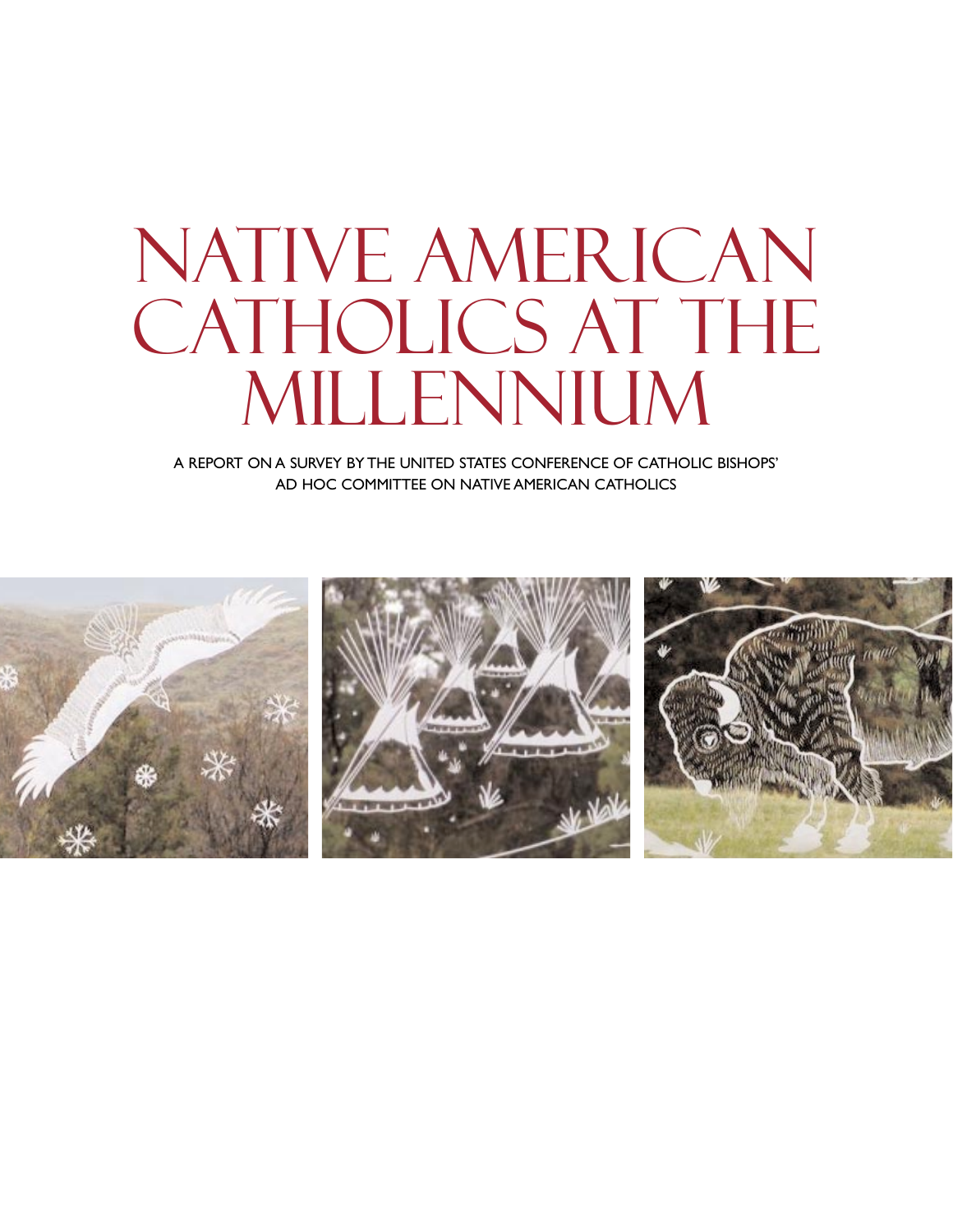"The Catholic community is blessed, enriched and profoundly challenged by the faith of Native Americans in our midst. We ask the Catholic community to join us in seeking new understanding and awareness of their situation and in committing our church to new advocacy and action with our Native American brothers and sisters on issues of social justice and pastoral life which touch their lives."

> National Conference of Catholic Bishops, *1992: A Time for Remembering, Reconciling, and Recommitting Ourselves as a People: Pastoral Reflections on the Fifth Centenary and Native American People*

 $\mathfrak{m}$ 

The research contained in this document began through the sponsorship of the National Conference of Catholic Bishops Research Office.The research was completed under the direction of Mary Beth Celio through the generosity of Archbishop Alexander J. Brunett and the Archdiocese of Seattle. Maps depicting geographical distribution of Native American Catholics were developed by Mr. James Alt III of Creighton University. Dr. John Usera created the regional reports. Most especially, the committee is grateful to the bishops and their staffs who provided the data for this study.

The document *Native American Catholics at the Millennium* was developed as a resource by the Ad Hoc Committee on Native American Catholics of the United States Conference of Catholic Bishops (USCCB). It was reviewed by the committee chairman, Bishop Donald E. Pelotte, SSS, and has been authorized for publication by the undersigned.

> Msgr. William P. Fay General Secretary, USCCB

A report of the USCCB Ad hoc Committee on Native American Catholics. Members: Most Rev. Donald E. Pelotte, SSS, (Chairman), Most Rev.Alexander J. Brunett, Most Rev. Charles J. Chaput, OFM Cap, Most Rev. Blase J. Cupich, Most Rev. Michael J. Kaniecki, SJ (deceased), Most Rev.Anthony M. Milone. Consultants: Rev. Raymond Bucko, SJ. Rev. John Hatcher, SJ, Msgr. Paul Lenz, Sr. Kateri Mitchell, SSA. Staff: Sr. Lourdes Sheehan, RSM, Mr. Daniel S. Mulhall

Photos: Rev. Raymond Bucko, SJ; maps: © Fr. Raymond Bucko, S.J. and James T.Ault, III 2002. Used by permission

Copyright © 2002, United States Conference of Catholic Bishops, Inc.,Washington, D.C.All rights reserved. No part of this work may be reproduced or transmitted in any form or by any means, electronic or mechanical, including photocopying, recording, or by any information storage and retrieval system, without permission in writing from the copyright holder.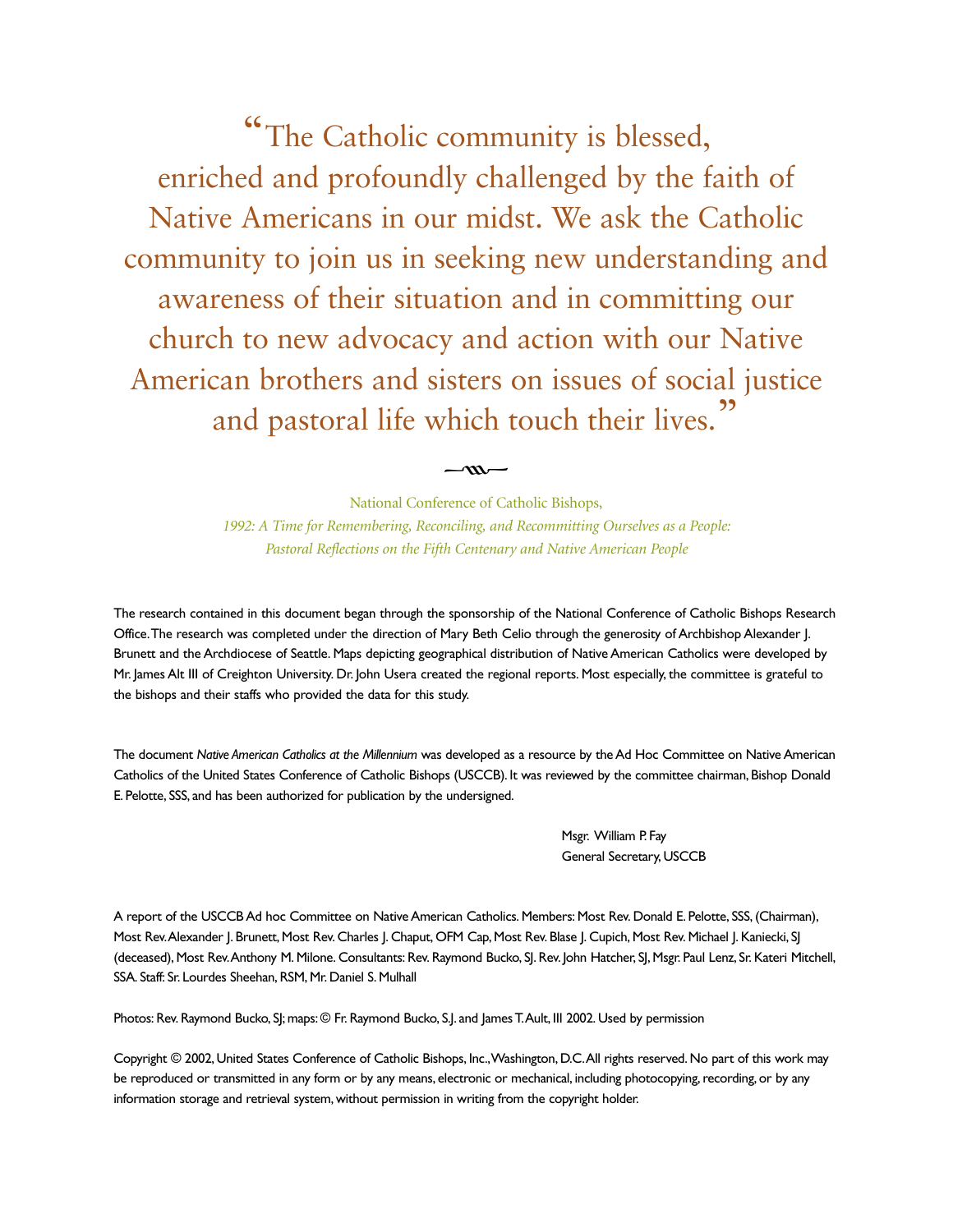# FROM THE CHAIRMAN

March 2003

My Dear Brother Bishops,

am pleased to send you the This document contains to Native American Catholic who minister among then Americans living in your region. am pleased to send you this copy of the study report, "Native American Catholics at the Millennium." This document contains the findings of two national surveys conducted by the Ad Hoc Committee on Native American Catholics concerning the numbers of Natives as well as Native Catholics and those who minister among them. I have also enclosed for your information data on the number of Native

Three important challenges are apparent from the survey. The first is that clergy and religious serving Native people are few in number and that number is an aging population with few or no replacements. The second is that there are very few Native people in leadership roles in the Church. And most troubling is the fact that in many parts of the country Native Americans are a population invisible to many of our dioceses. This is particularly true in urban areas where there are large concentrations of Native Americans but little or no outreach to them by the Church community.

On the positive side, dioceses responded very well to the survey indicating that many bishops, especially those in dioceses with the largest concentrations of Native peoples, are aware of and supportive of Native people. They would like to reach out to them more effectively and want help in doing so. The survey found that there are a significant number of programs to assist Native people to become lay ministers and deacons. The study also found that in some dioceses there is wide use of Native symbols in the liturgy and that many dioceses are open to liturgical inculturation in local Native communities.

I hope that this information will be helpful to you in your work with Native Americans. Through it, may the Catholic Native community in your diocese become more visible to pastoral workers and thus more present in the life of the Church.

Fraternally in Christ

Most Rev. Donald E. Pelotte Chairman, Ad Hoc Committee on Native American Catholics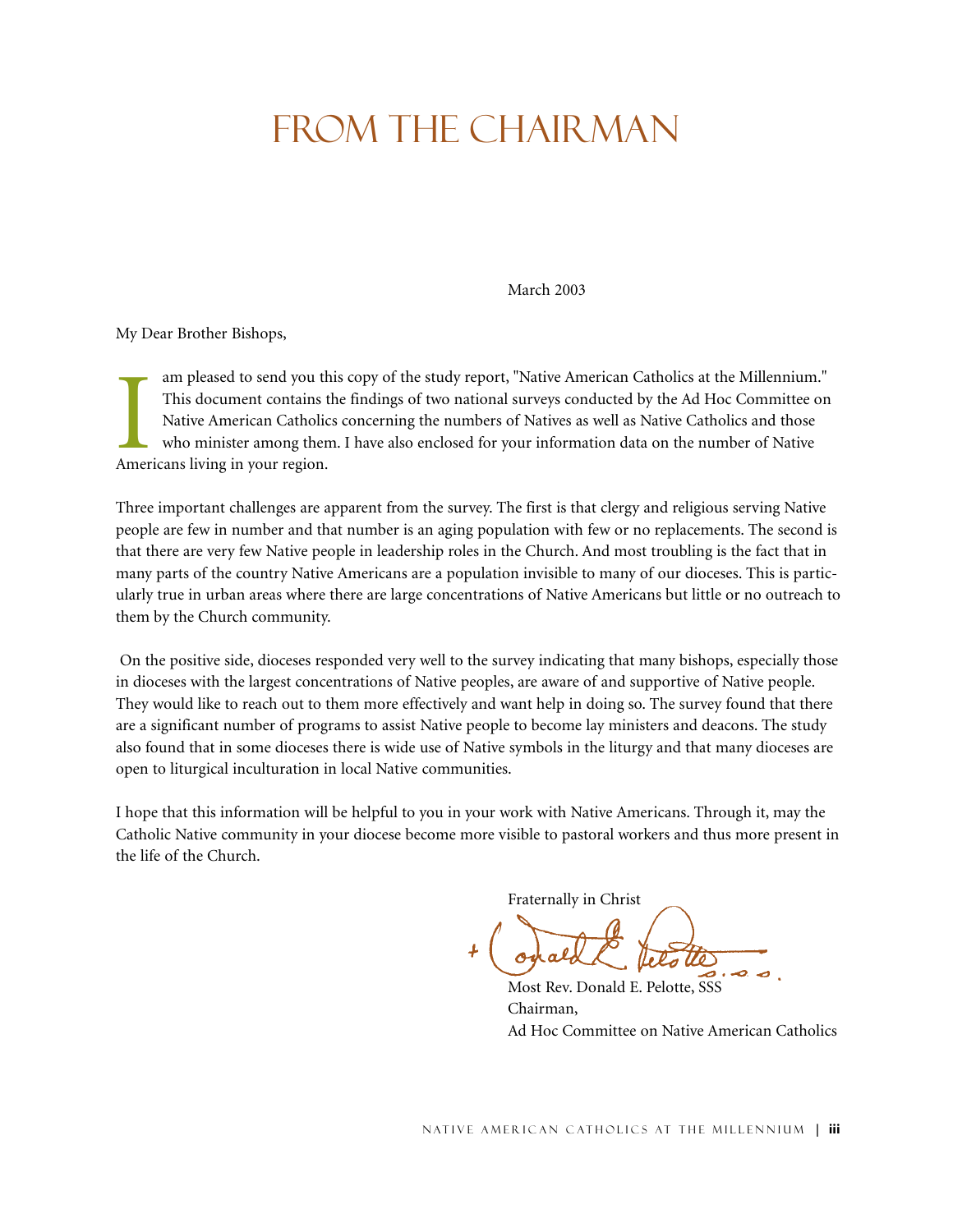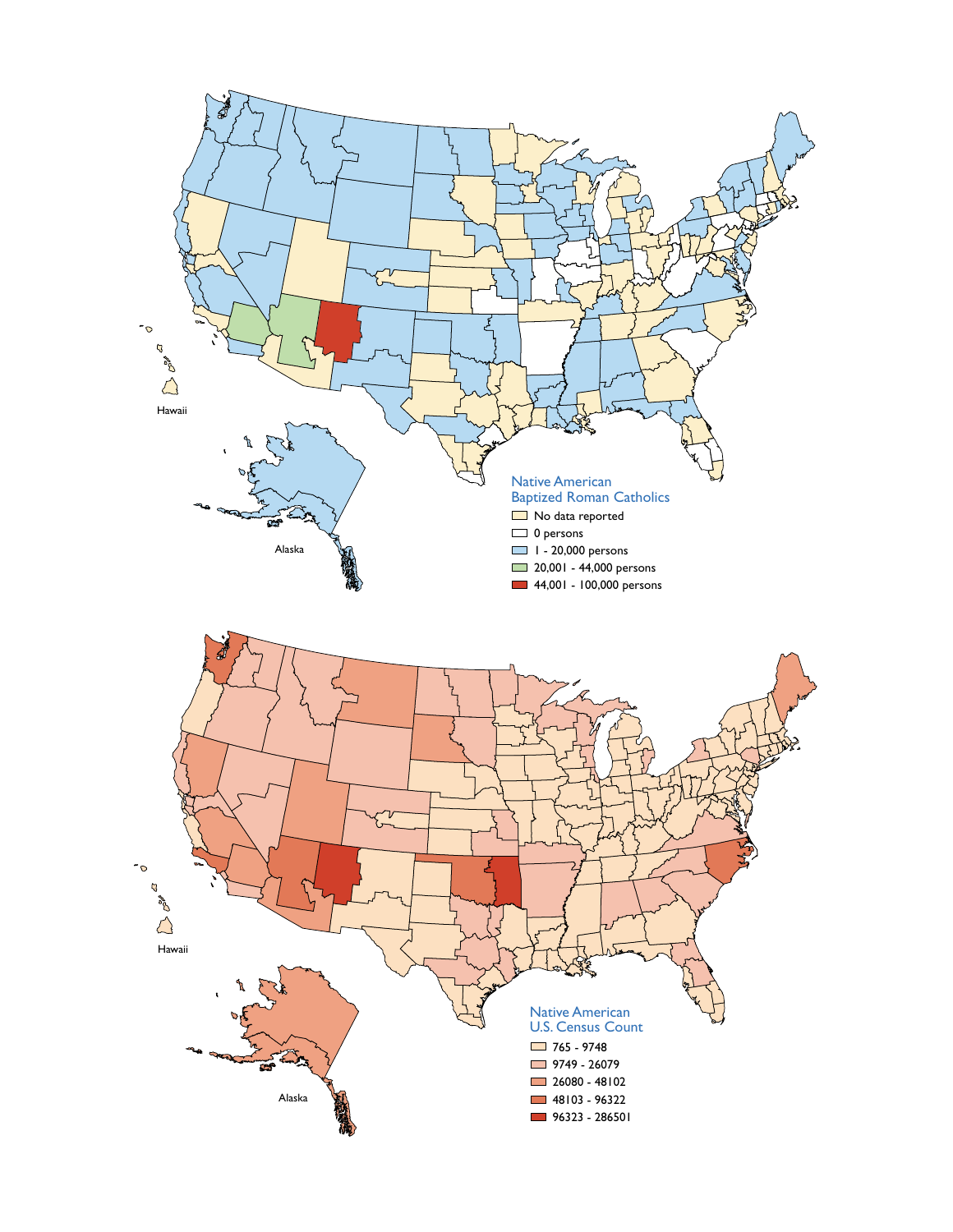# **INTRODUCTION**

his report has been prepared at the<br>
request of the United States Confer<br>
of Catholic Bishops' Ad Hoc Comr<br>
on Native American Catholics. For<br>
prepare for the five-hundredth anniversary of request of the United States Conference of Catholic Bishops' Ad Hoc Committee on Native American Catholics. Formed to Columbus's coming to this part of the world, the committee issued the letter *1992: A Time for Remembering, Reconciling, and Recommitting Ourselves as People*, which addressed the pastoral situation of American Indian Catholics. The committee continues to address these needs in an attempt to support Native people as they struggle to establish viable church communities throughout the United States.

In 1994 the Ad Hoc Committee agreed to canvass all the dioceses in the United States to gather as much information as possible regarding the apostolate to Native Americans.

The committee sought to find

- Who the Native American Catholics are
- Where they are located in the United States
- How many are baptized
- How many are active in the Church
- Who serves them
- The ages of those who serve them
- How many Native priests, sisters, deacons, and lay leaders there are
- What programs dioceses provide for Native people
- How many dioceses encourage inculturation of the liturgy and theology

The first questionnaire was developed by committee consultants Rev. John Hatcher, SJ, and Rev. Raymond Bucko, SJ, with the assistance of Fr. Gene Hemrick, then-research director of the United States Catholic Conference. Native American Catholics Sr. Marie Therese Archambeaux, OSF, and Fr. Paul Ojibway, S.A. contributed questions from the perspective of urban ministry to Native people. Over 98 percent of the dioceses responded to this 1996 questionnaire; however, because the study did not yield the information that was sought, the committee decided to refine and resubmit the questionnaire. The then-Archbishop of Seattle, Thomas Murphy, offered the assistance of Ms. Mary Beth Celio of his Office of Planning and Research to conduct the survey. After Archbishop Murphy's death in 1997, Archbishop Alexander Brunett of Seattle formally released Ms. Celio for the project. In consultation with Frs. Hatcher and Bucko, she rewrote the questionnaire and in October 1999 resubmitted it to the dioceses. A follow-up survey to confirm and expand on those responses was sent to dioceses in November 2000. All 175 dioceses in existence in January 2000 responded to one or both of the questionnaires.

This report includes the data from the questionnaires along with data from the 2000 U.S. Census.

In the Jubilee year Pope John Paul II called for reconciliation and renewal of church life. Today as the Church examines its historical and cultural role in ministering to Native peoples, this study is essential to understanding the current situation in Native ministry in order for the Church to build upon successes and address deficiencies.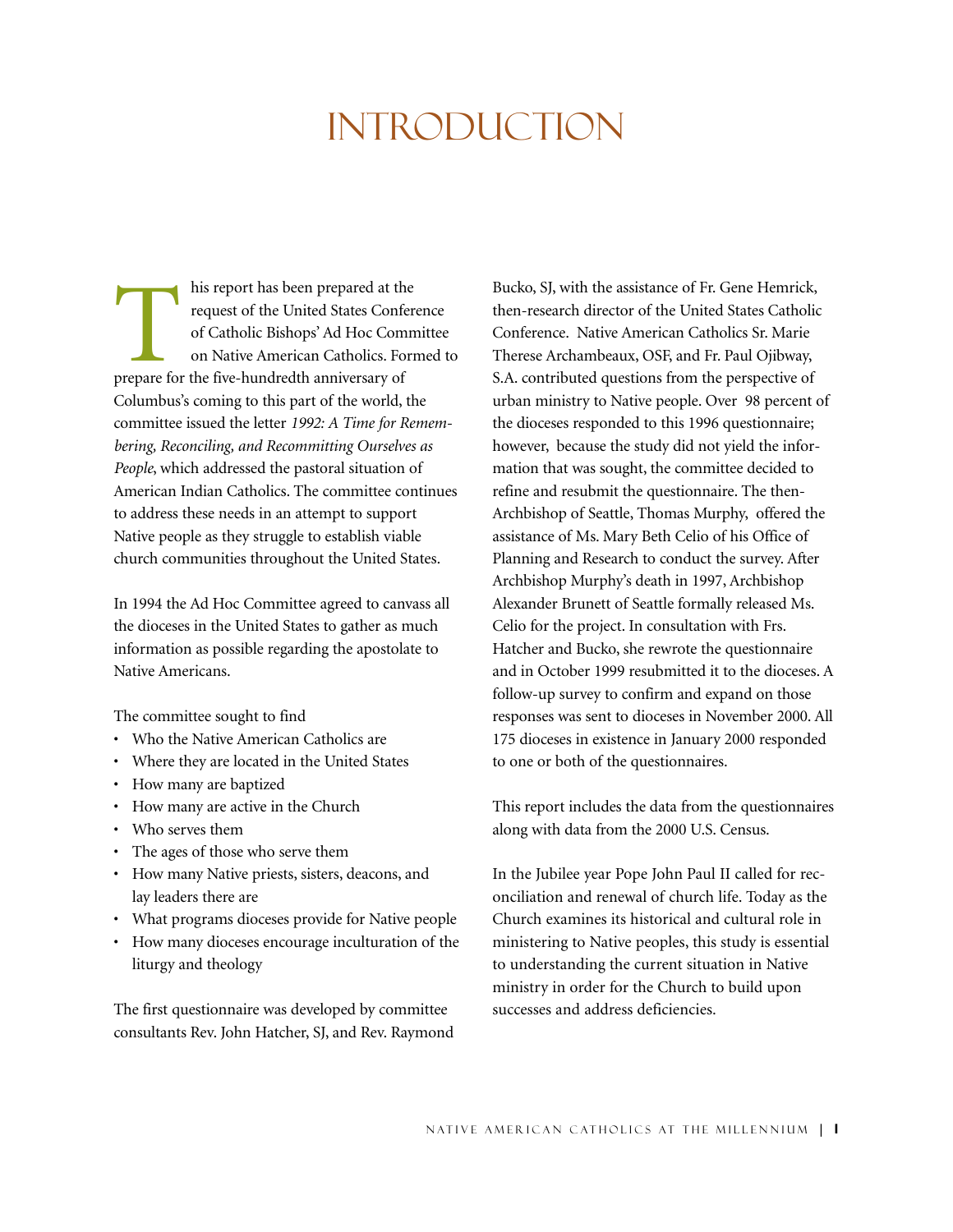The report points out that the Catholic Native population is largely invisible but that the Native American population as a whole is becoming increasingly visible. The Census 2000 demonstrates that Native Americans are the fastest growing segment of the population. The population has since the 1970s experienced a revival of culture and identity. And it is necessary that the Church be sensitive to these peoples, understand who they are, and learn their cultural background as well as their future aspirations.

At the outset it must be noted that the numbers provided in this report may not be precise. The committee depended on reports from diocesan officials, and many dioceses do not keep statistics on Native Catholics. In some cases the figures that were submitted were "best guesses." There was also the problem of how each diocese evaluated the question of how many Native Catholics were in any specific diocese. To determine the number of practicing Native

Catholics, some dioceses reported the number of baptized Catholics, some reported the number of active Catholics, some reported the number of Catholics who participate only occasionally or periodically, some reported the number of Catholics who participate only in the ritual life of the Church, and still others reported those who are involved more extensively in church life.

Although this report affirms that ministry to Native peoples elicits a positive response from the U.S. Catholic bishops, the members of the committee hope that this report will make Native American ministry more visible in the life of the Church. The members hope to raise the laity and clergy's awareness to the presence of Native people in every U.S. diocese as well as to sensitize them to the problems Native Catholics face and the gifts that they bring to the larger community. It is our hope that this report will help dioceses to recognize and reach out to the Native people in their areas.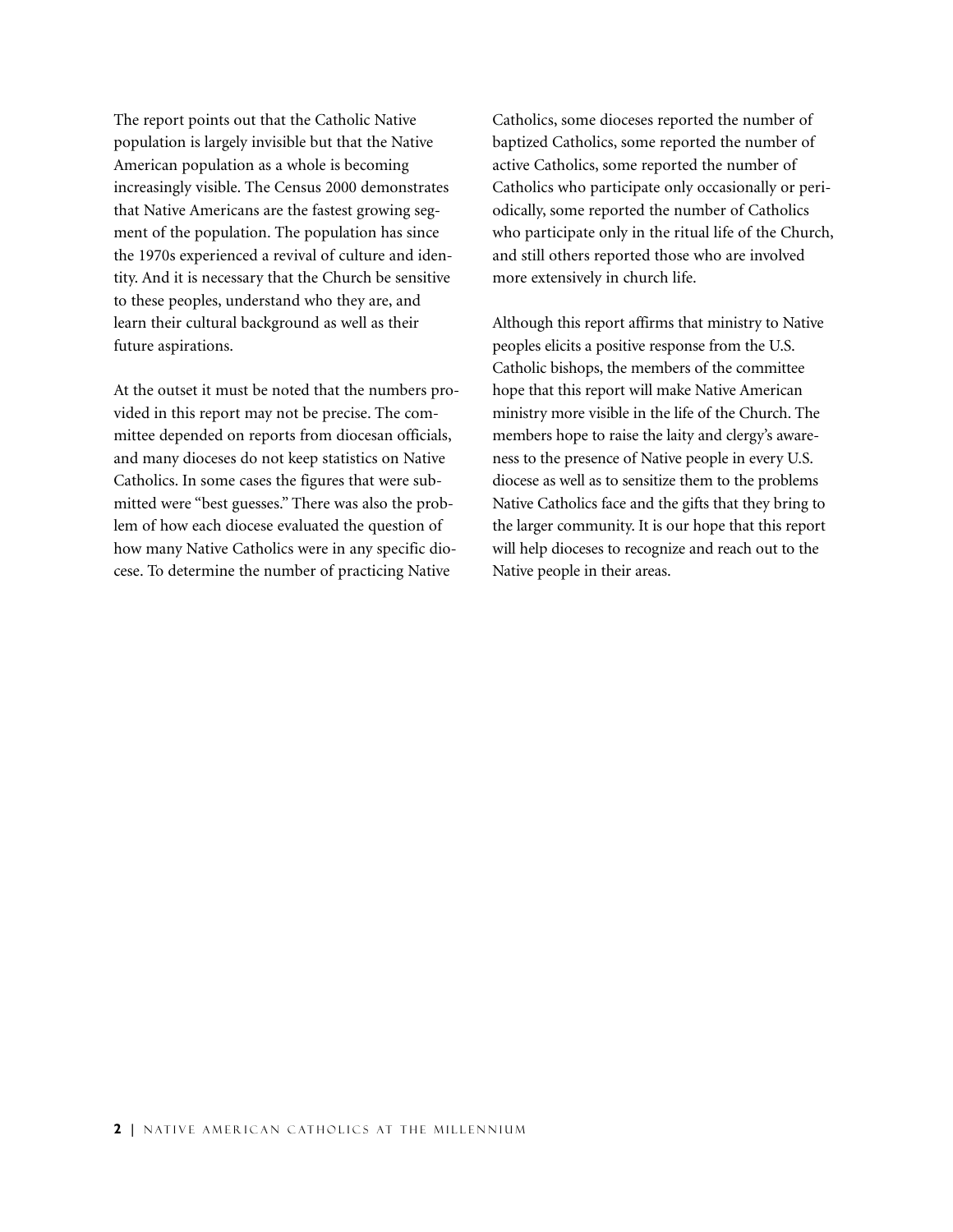# I. native American Catholics: Numbers and Location

#### DEFINITIONS AND HISTORICAL CONTEXT

The first challenge in describing ministry<br>to American Indian Catholics in the<br>United States is to define the terms of the<br>discussion, "Native American" and<br>"Catholic." The first term has different definitions to American Indian Catholics in the United States is to define the terms of the discussion, "Native American" and depending on the source. Native American tribes have the right to set their own enrollment criteria; the U.S. Census Bureau, on the other hand, defines as Native American anyone who selects that race option on a census form.2 For the purpose of this document, Native American includes American Indians, Eskimos, and Aleuts.

For the "Catholic" part of the description, there are at least three options, from the broadest (anyone baptized as a Roman Catholic who has not formally renounced membership in the Church or joined another religion) to the narrowest (active, contributing member of a Catholic parish).<sup>3</sup> Because the purpose of this study is to describe the current Native American Catholic population and the ways in which Catholic dioceses minister to them on and off reservations, the broadest definitions of both terms are used here: Native American Catholics are those who describe themselves as Native American and who have been baptized as Roman Catholics, whether or not they regularly practice the faith at this time.

### COUNTING NATIVE AMERICANS

Over the past sixty years, the Native American population has grown significantly. However, changing definitions and attitudes may have played some role

in this growth. Figure 1 provides a graphic picture of the rapid rate of growth of the Native American/ Alaska Native population in comparison to the total U.S. population. Some of this growth may be due to the fact that, before 1960, census enumerators were the ones who decided who was an Indian for purposes of government "counting." Thus, in 1950 people of mixed race with Indian blood were classified as "other" rather than as Native American. Beginning with the 1960 census, however, individuals could identify their own race on the form; and perhaps for this reason, the total count of Native Americans increased almost 50 percent between 1950 and 1960.4 However, since the same method of counting was used until the 2000 census, this cannot account for the continuing growth in the Native American population since 1970.



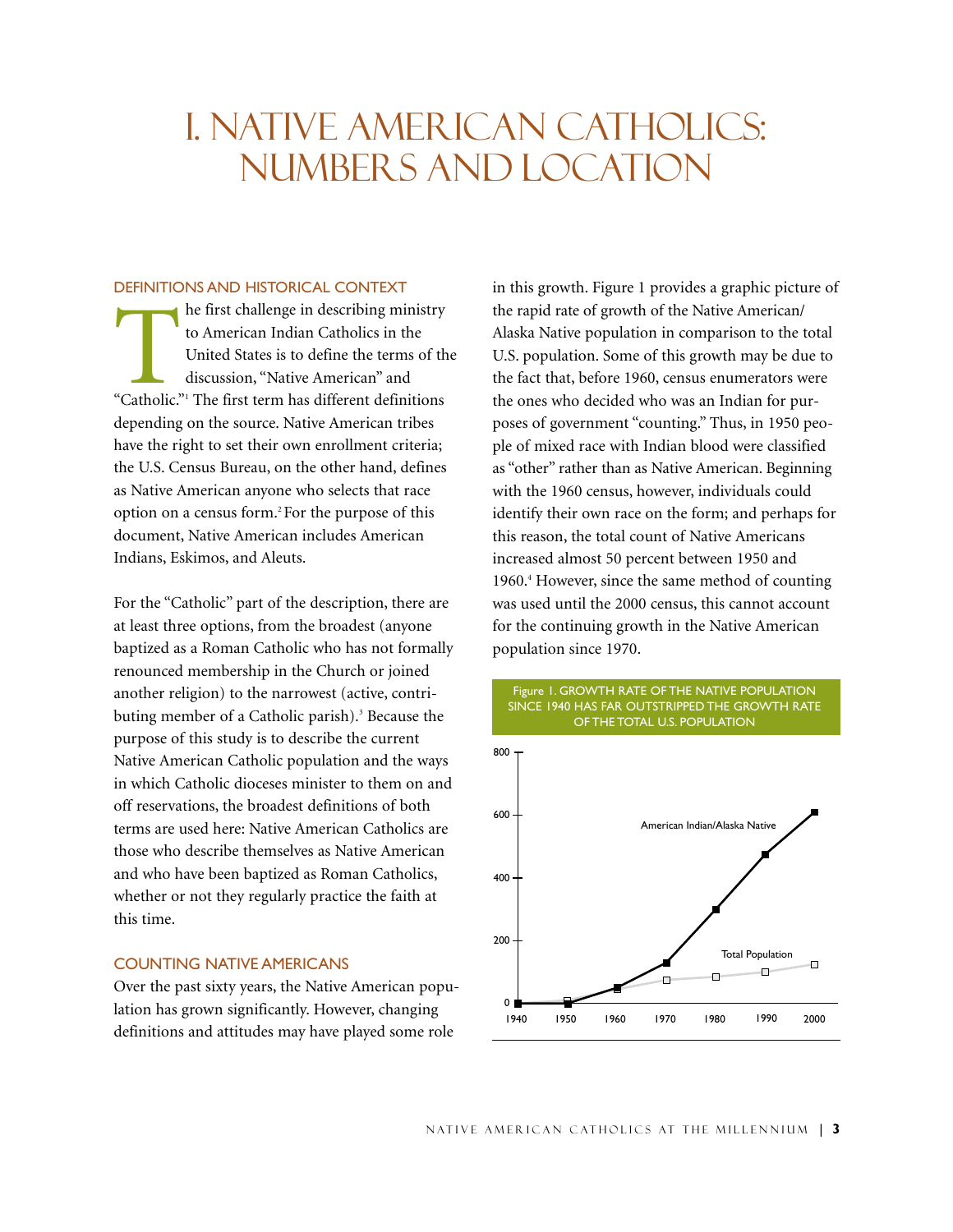In 2000, for the first time, the U.S. Census Bureau permitted Americans to designate more than one race. Given this option of multiple responses, 2,475,965 Americans identified themselves as Native American or Alaska Native, and an additional 1,643,345 Americans reported a combination of races that included Native American or Alaska Native. Thus, more than 4.1 million people in the United States currently claim some degree of Native American ancestry. This is more than twice the number who reported their race as Native American in 1990. And, as is evident from Figure 1, the Native American/Alaska Native population has grown at a rate far exceeding the growth of the population as a whole, even without including those Americans who indicated that they are a combination of races, including Native American. Since 1940, the general U.S. population has grown over 125 percent, while the Native American population has grown an astounding 717 percent. An explanation for this disparity in growth rates may lie in a combination of increased birth rates, increased levels of education among the Native American population, and an increased awareness of and pride in the Native American heritage. All three reasons could lead more people to claim their ancestry. Whatever the role of these explanations, the growth has been dramatic.<sup>5</sup>

Although growth in the Native American population has been substantial, the existing numbers are probably still an undercount. According to the U.S. Census Bureau, as many as 6.7 percent of Native Americans living on reservations and 3.5 percent living off reservations were not counted in Census 2000—these percentages are higher than for any other ethnic or racial group in the country, but lower than the uncounted percentages of previous years.<sup>6</sup> Clearly a great deal of uncertainty remains about the size of the Native American population. The bottom line, however, is that the numbers have been increasing over the years and are projected to increase further in the future.

#### Figure 2. MOST NATIVE AMERICANS LIVE ON TRIBAL LANDS OR OUTSIDE MAJOR CITIES



As the Native American population has grown, it has also become less tied to reservations. The definition of the reservation and trust lands legally and/or historically tied to various tribes is highly complex and somewhat controversial,7 but the 2000 U.S. Census provides population data on 393 federal and more than 1,000 state-designated reservations and trust lands. Such data, broken down by race, are also available for the 176 U.S. cities with populations of more than 100,000.

Figure 2 summarizes the information on reservation/ urban location in graphic form. Several interesting facts emerge from the table and chart:

- Fewer than one-fifth of Native Americans live on federal reservations or trust lands, with an additional 16.5 percent living on state or tribally designated lands.
- Although a majority (56.6 percent) of those living on federal reservations and trust lands identify themselves as Native American, almost 44 percent do not.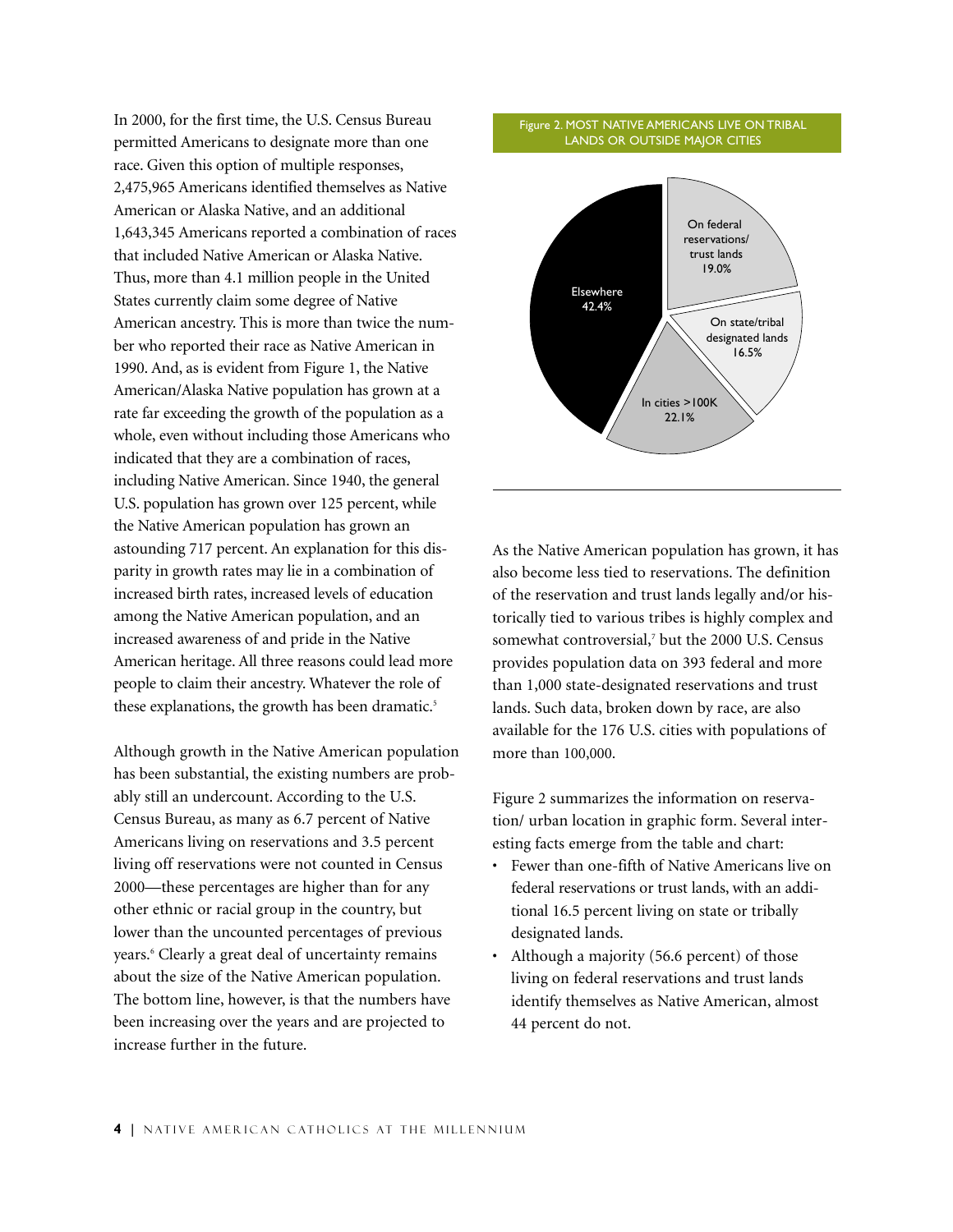• Twenty-seven percent of all Americans live in cities with a population of more than 100,000, but only 22 percent of American Indians live in those cities. In other words, although a substantial proportion of American Indians live off the reservations, they do not tend to migrate primarily to the most populous urban areas. The largest single proportion of American Indians (42.4 percent) live in smaller towns or rural areas.

In short, it is clear that today only 40 percent of Native Americans live on reservations or trust lands. This is one aspect of Native American life that has changed significantly over the last several decades, with increasing numbers of Native Americans moving from reservations/trust lands to small or large cities. Figure 3 illustrates the changes over time.<sup>8</sup>

### COUNTING NATIVE AMERICAN CATHOLICS

What proportion of this growing and increasingly urbanized Native American population is currently Roman Catholic? To answer this question requires even more work than counting individuals as Native Americans or Alaska Natives. The U.S. Census cannot ask for religious affiliation or preference (unlike censuses in Canada, Australia, and many European countries). Thus, counts of Catholic population have to be based on reports from priests or other staff who serve Native American Catholics in parishes, diocesan offices, or other settings. Unfortunately, no standard practice exists for counting and reporting Catholic population across dioceses. For this reason, getting a consistent and accurate count of Catholics is extremely difficult for all races and cultures. This reality posed considerable challenges for the surveys reported here, and these challenges will be discussed in some detail later in the report.

Christopher Vecsey provides a context for responses to the "how many?" question in his three-volume study of Native Americans and Catholicism.<sup>9</sup> In the third volume, he records estimates of the number of Catholics reported at different times in U.S. history. His primary sources include *The Indian Sentinel* (Bureau of Catholic Indian Missions, issues printed from 1902 to 1962) and *Our Negro and Indian Missions* (Commission for Catholic Missions among the Colored People and the Indians, issues printed from 1926 to 1976).<sup>10</sup>

Interpolating and estimating from Vecsey's reports yields Figure 4, which displays the total American Indian population divided into Catholics and non-Catholics. Based on reports from the field cited by Vecsey, it is estimated that the percentage of the total population of Native Americans who were Catholic ranged from a high of 29 percent in 1940 to a low of about 17 percent today. Other sources also give 17 percent as the estimated percentage of Catholics, although no primary source is given for this estimate.<sup>11</sup>

All of the numbers cited by the sources above are wide-area estimates, aggregating all Native Americans into one all-encompassing racial group irrespective of location or history. This is a problem for almost every ethnic or racial group, but it is of particular

Figure 3.THE PORTION OF NATIVE AMERICANS LIVING

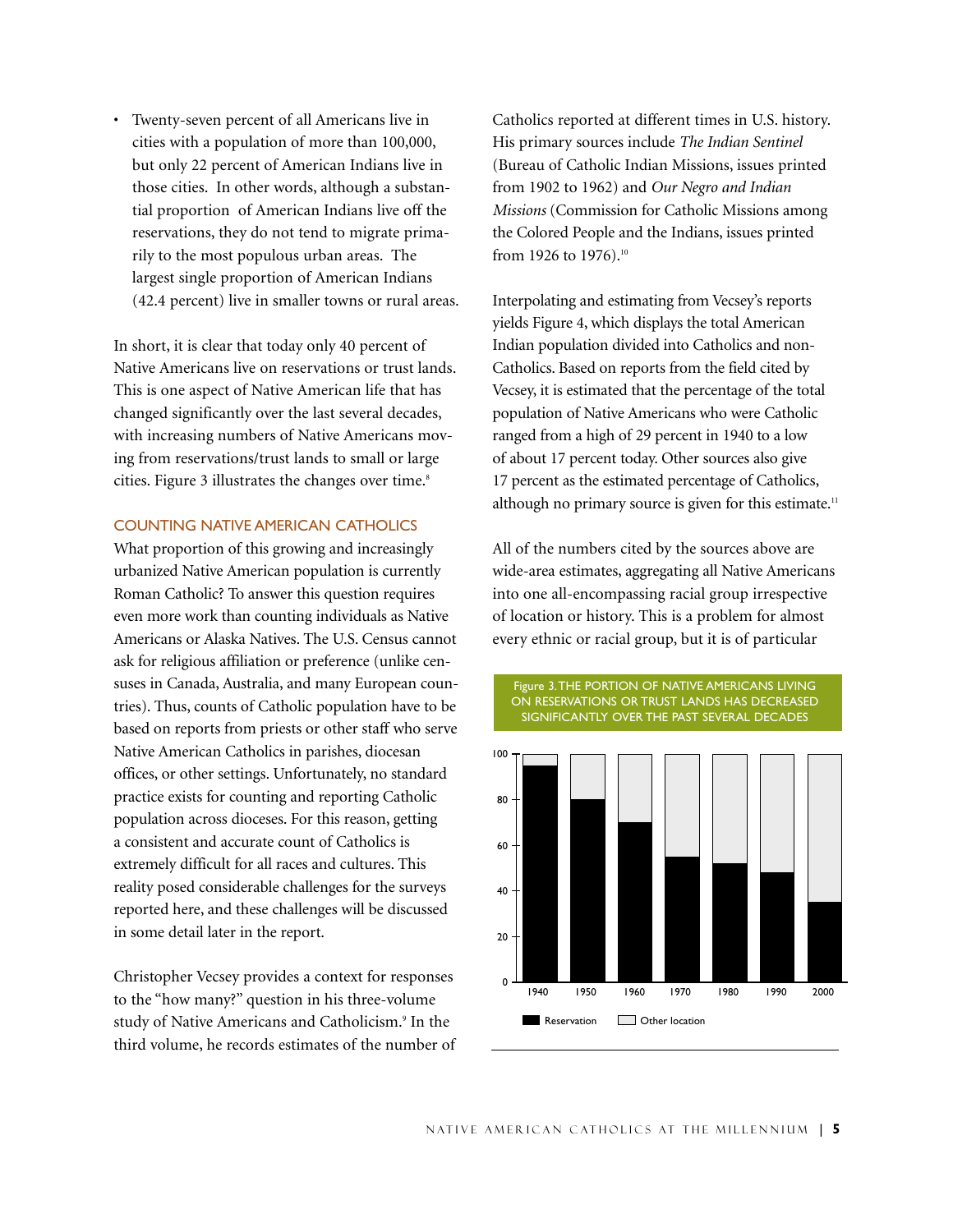

Figure 4. VARIOUS SOURCES HAVE ESTIMATED THAT

importance where the Native American experience with Roman Catholicism is concerned. Margaret and Stephen Bunson compiled a catalog of Catholic missionary efforts in the United States going back to the very earliest years of European contact with North America. They record 158 different tribes served by hundreds of missionaries over a three hundred-year period.<sup>12</sup> Their account provides ample evidence of the breadth of Catholic missionary efforts (permanent missions in thirty-nine of the fifty states). It is clear that while some tribes had extensive contacts with the Catholic Church, others had none at all. Thus, the 17 percent "Catholic" rate might be either a gross underestimation or a significant overstatement for any given tribe.

In addition to historical records and the compilations of reports from individual pastors or diocesan offices, another source of information about American Indian Catholics exists in self-report of religious affiliation recorded through other national data collection efforts. In one major study, the researchers had access to data on 942,000 students who took the Scholastic Aptitude Tests (SATs) in 1990.<sup>13</sup> The students represented

twenty-four states, mostly in the East and Southwest, including New York, Florida, Texas, and California. The study found that Native Americans resembled white Americans more than they did any other minority group when it came to religious identification: 21.4 percent said they were Roman Catholic, and nearly half identified themselves with other Christian denominations.14 In comparison, 26.5 percent of white, non-Hispanic teenagers said they were Catholic. The bias possible in this data source is obvious: those who take the SAT test are probably not representative of all Native Americans or Alaska Natives. However, this estimator, like the one derived from the sources cited above (17 percent), can provide a context for the findings from the diocesan surveys reported here.

#### THE 1999/2000 SURVEYS

In order to describe the ways in which dioceses respond to Native American Catholics in their midst, the survey conducted by the Ad Hoc Committee in 1999 asked bishops for basic information about the number of Native American Catholics, urban and rural, within their territory. The follow-up survey conducted in 2000 asked respondents to confirm or modify their estimates (if necessary) and to indicate how many of the baptized Native Americans within their jurisdiction are actively "practicing" their faith. Dioceses were also asked to review and correct a list of the tribes served. All 175 territorial dioceses and archdioceses in existence as of January 1, 2000, $\overline{5}$  responded to one or both surveys. Table 1 presents the response rates and patterns for all dioceses.

The largest number of dioceses (eighty-seven, almost exactly half of all dioceses) were able to give an estimate of the number of Native American Catholics in response to the first survey; an additional fourteen dioceses (for a total of 58 percent of all dioceses) provided estimates in response to the second survey. Just under one-third of the dioceses (fifty-six in all) indicated on their first survey that there were no Native American Catholics within their boundaries, although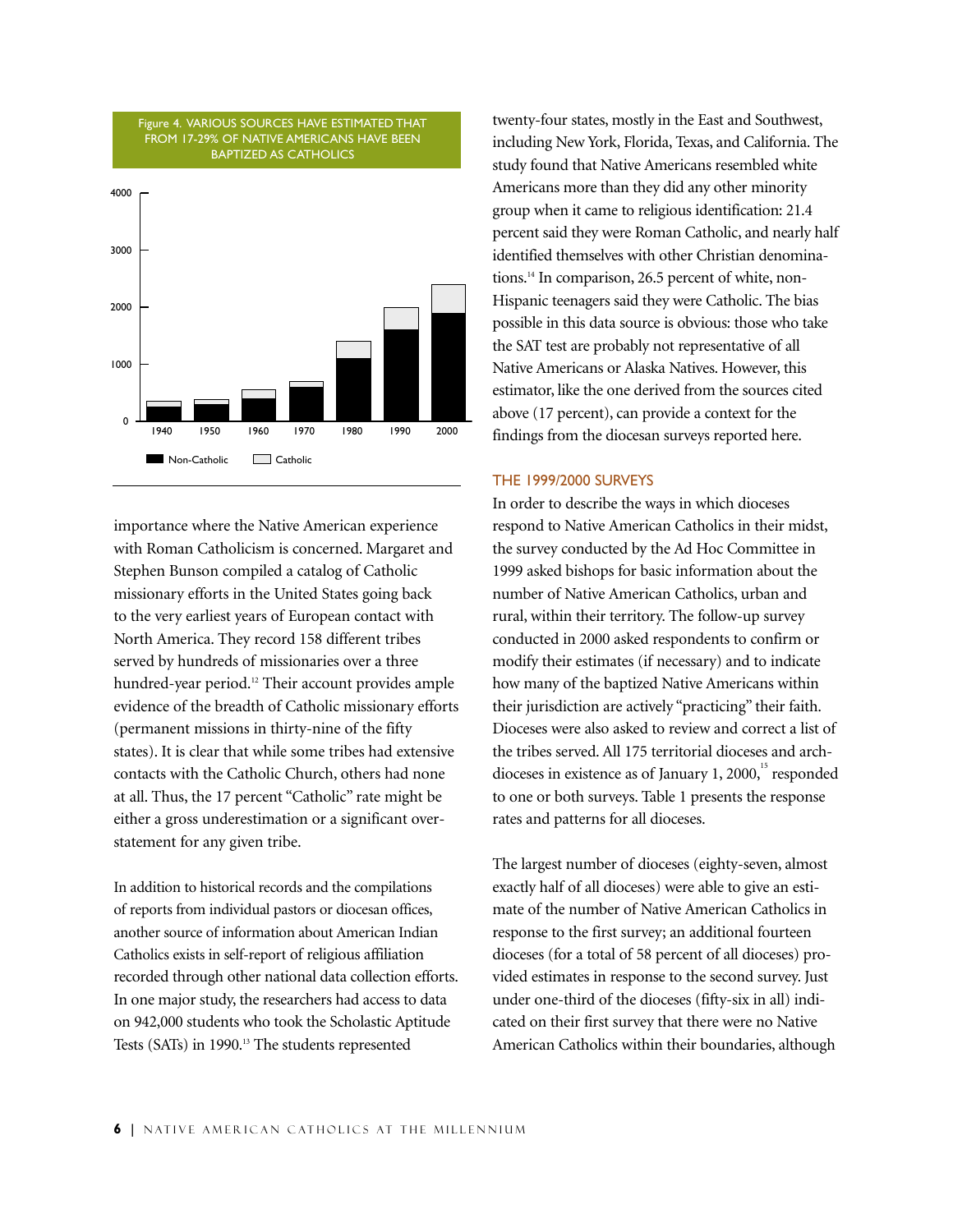|                                            | Table 1. RESPONSE RATES AND PATTERNS FOR SURVEYS 1 AND 2 |                                              |               |                                              |                 |                                           |
|--------------------------------------------|----------------------------------------------------------|----------------------------------------------|---------------|----------------------------------------------|-----------------|-------------------------------------------|
|                                            | <b>TOTALS</b>                                            | <b>RESPONSE TO SURVEY I</b><br>% OF DIOCESES | <b>TOTALS</b> | <b>RESPONSE TO SURVEY 2</b><br>% OF DIOCESES | <b>TOTALS</b>   | <b>COMBINED RESPONSE</b><br>% OF DIOCESES |
| Gave estimate                              | 87                                                       | 49.7                                         | 75            | 42.9                                         | 101'            | 57.7                                      |
| Reported "No American<br>Indian Catholics" | 56                                                       | 32.0                                         | 30            | 17. I                                        | 66 <sup>2</sup> | 36.6                                      |
| Unable to give estimate                    | 19                                                       | 10.9                                         | 53            | 30.3                                         | 8 <sup>3</sup>  | 5.7                                       |
| No response                                | 13                                                       | 7.4                                          | 17            | 9.7                                          | 0 <sup>4</sup>  | 0.0                                       |
| <b>TOTALS</b>                              | 175                                                      | 100.0                                        | 175           | 100.0                                        | 175             | 100.0                                     |

1 Total dioceses that gave an estimate of the number of Native American Catholics on the first or second surveys (87 on the first survey; an additional 14 on the second survey) 2 Total that reported "No Native American Catholics" on the first survey and either "0" or unknown on the second <sup>3</sup>Of all the dioceses who responded to the two surveys, only 8 were unable to give an estimate either time

4 All dioceses established at the time of the two surveys responded to the first, the second, or both surveys

on the second survey seven did provide an estimate. The 101 dioceses and archdioceses that gave a number of Native American Catholics (or who ventured an educated guess) on one or both surveys reported that they served an estimated 479,000 baptized Native American Catholics. Far fewer dioceses ventured to guess at the number of "practicing" Catholics among the Native American population: only sixty-four dioceses provided estimates of both. These dioceses reported that 145,300 of 346,700 Catholics (42 percent) could be described as "practicing." The range was substantial, however, with one diocese estimating that 16 percent of the baptized Catholics are practicing, while several dioceses set the practicing proportion at 75 percent or more. Because of the inconsistency of the data, therefore, it was decided not to use the "practicing" estimates in this report.

What about the dioceses that didn't, or couldn't, offer an estimate of the number of Native American Catholics within their boundaries? Several of the bishops and/or their staff in those dioceses indicated that they had no way of knowing how many Native Americans, or Native American Catholics, lived within their jurisdictions and requested help in making such an estimation. To respond to this need, estimates of the proportion of Native Americans and Alaska Natives who might be Catholic were constructed using the numbers provided by other dioceses in a

particular episcopal region and province.<sup>16</sup> Substituting these estimates for the "0" and "?" responses yielded an estimate of an additional 14,000+ Native American Catholics, for a total estimated baptized Catholic Native American population of around 493,600, or approximately 21 percent<sup>17</sup> of those Native Americans who described

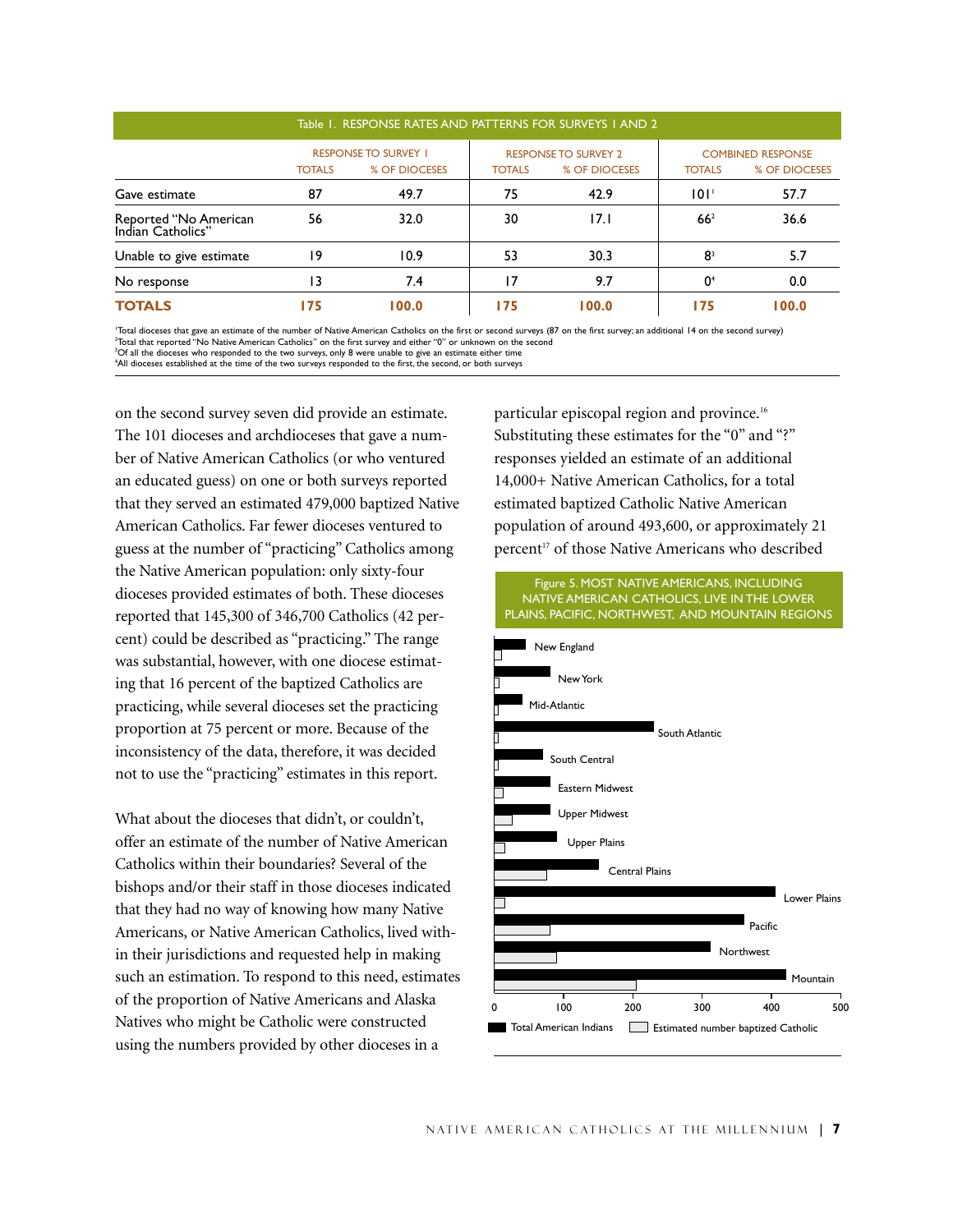| Table 2. TOTAL NATIVE AMERICAN AND NATIVE AMERICAN CATHOLIC POPULATION BY EPISCOPAL REGION |
|--------------------------------------------------------------------------------------------|
|--------------------------------------------------------------------------------------------|

|               |                       |                             | NO. OF          | <b>TOTAL</b>      | <b>TOTAL NATIVE</b> | <b>ESTIMATED NO. OF</b><br><b>NATIVE AMERCANS</b> |
|---------------|-----------------------|-----------------------------|-----------------|-------------------|---------------------|---------------------------------------------------|
| <b>REGION</b> | <b>NAME</b>           | <b>STATES</b>               | <b>DIOCESES</b> | <b>POPULATION</b> | <b>AMERICANS</b>    | <b>BAPTIZED CATHOLIC</b>                          |
|               | New England           | CT, MA, ME, RI, VT          | П               | 13,922,517        | 42,257              | 6,839                                             |
| $\mathbf{H}$  | New York              | NY                          | 8               | 18,976,457        | 82,461              | 4,367                                             |
| Ш             | Mid-Atlantic          | NJ, PA                      | 13              | 20,695,404        | 37,840              | 2,263                                             |
| IV            | South Atlantic        | DC, MD, FL, GA, NC, SC, VA  | 18              | 51,769,160        | 233,192             | 3,182                                             |
| V             | South Central         | AL, KY, LA, MS, TN          | 18              | 21,491,786        | 73,897              | 3,636                                             |
| VI            | Eastern Midwest       | MI, OH                      | 13              | 21,291,584        | 83,327              | 13,215                                            |
| VII           | <b>Upper Midwest</b>  | IL, IN, WI                  | 16              | 23,857,258        | 82,965              | 22,368                                            |
| VIII          | <b>Upper Plains</b>   | MN, ND, SD                  | $\overline{0}$  | 6,316,523         | 94,027              | 15,305                                            |
| IX            | <b>Central Plains</b> | IA, MO, NE, KS              | 15              | 12,920,683        | 148,579             | 37,009                                            |
| $\times$      | Lower Plains          | AR, OK, TX (except El Paso) | 16              | 26,240,275        | 403,516             | 116,095                                           |
| XI            | Pacific               | CA, HI, NV                  | 15              | 37,081,295        | 363,301             | 77,769                                            |
| XII           | Northwest             | AK, OP, WA, ID, MT,         | $\mathbf{H}$    | 12,138,600        | 310,268             | 88,370                                            |
| XIII          | Mountain              | NM, CO, UT, WY, AZ          | П               | 14,546,534        | 420,406             | 203,196                                           |
|               |                       | (including El Paso, TX)     |                 |                   |                     |                                                   |
| <b>TOTALS</b> |                       |                             | 176             | 281,248,076       | 2,376,036           | 493,614                                           |

themselves as "only" Native American or Alaska Native for the 2000 U.S. Census.

As would be expected given the history of Catholic missionary efforts within the Native American population, strong regional variations exist in the number and percentage of Native Americans who are estimated to be Catholic. Figure 5 (see page 7) shows the estimated number of baptized Native Americans in each of the thirteen episcopal regions<sup>18</sup> compared to the number of people who designated their race as "only" Native American or Alaska Native for the 2000 U.S. Census. In general, the estimated percentage of Native Americans who are baptized Catholics differs widely from region to region. Table 2 provides the specifics of this distribution.

A certain degree of confidence in these estimates is justified for the following reasons.

• Two attempts were made to learn as much as possible from dioceses about the size of their Native American Catholic population.

- Dioceses were very cooperative in communicating just how much they do, or do not, know about Native American Catholics.
- The final percentages are roughly what we would expect given other information on Native Americans and Catholicism.

Note that over 40 percent of dioceses said either that they have no Native American Catholics or that they simply do not know whether or how many they have. Many of these dioceses have no federal or state reservations/trust lands within their boundaries, and have little contact with Native American Catholics who do reside in their areas. Because of the demographic shift from reservations to cities and rural areas over recent decades, many cities now likely contain a sizeable number of Native American Catholics. However, being urban dwellers and likely scattered among many neighborhoods, these and many other Native Americans may be invisible to the pastoral eye.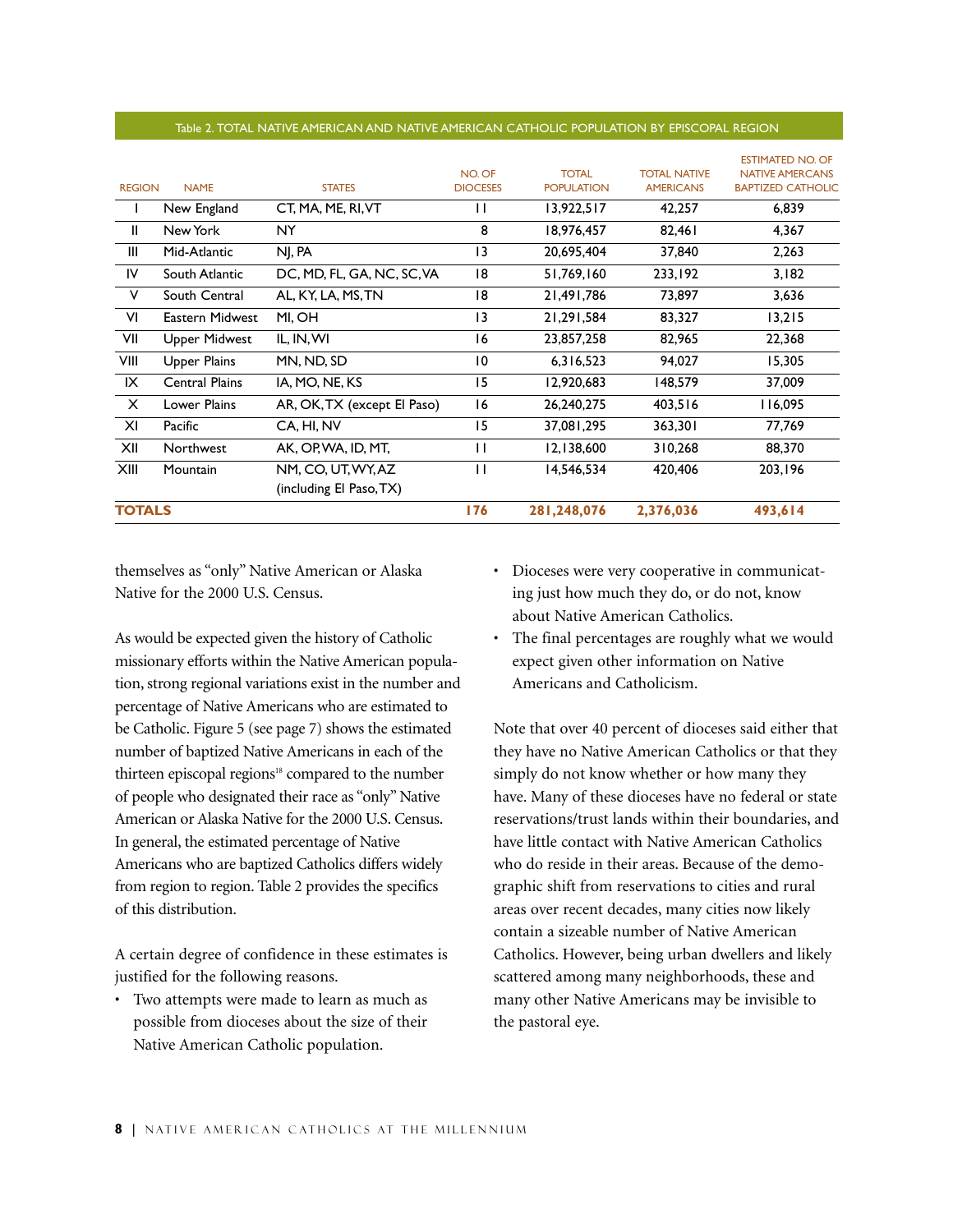# II. ministry to Native American catholics: approaches and emphasis

### FORMS OF DIOCESAN MINISTRY TO NATIVE AMERICAN CATHOLICS

ishops are called on to respond to the<br>diverse needs of the people entrusted to<br>them. New needs and programs compete<br>for resources with traditional responsibil-<br>ities. In large dioceses with many resources, a bishop diverse needs of the people entrusted to them. New needs and programs compete for resources with traditional responsibilmay be able to establish offices to assist groups with special needs; in smaller dioceses, several major programs inevitably will be assigned to a single person. For these reasons, it is not surprising that the ways in which dioceses respond to the needs of Native American Catholics differ significantly even across dioceses in the same state and region.

As indicated in Table 3, just under one-fourth of all dioceses in the United States have an office or program that deals specifically with Native American Catholics either through a self-standing office

(twenty-two, or 12.5 percent) or through a multicultural ministry program that includes services to Native Americans (nineteen, or 10.8 percent). An additional eleven dioceses (6.3 percent) report that services for Native American Catholics are coordinated by an organization or agency that is not directed by the diocese. However, fully 70 percent of all dioceses have no office or program that is targeted specifically to Native American Catholics.

The data suggests that almost one-half of all Native Americans in the United States live in dioceses that have no office or program specifically designed to meet their needs. Most of the dioceses without programs have a low concentration of Native American Catholics: an estimated 15 percent of Native Americans in these dioceses are Catholic as compared to 43 percent in dioceses with "named" programs and 29 percent in dioceses with multicultural

| <b>DESCRIPTION OF DIOCESAN PROGRAM</b>                                          | NO. OF DIOCESES<br><b>WITH THIS TYPE OF</b><br><b>PROGRAM</b> | <b>TOTAL NATIVE</b><br><b>AMERICAN IN AREA</b> | <b>REPORTED +</b><br><b>ESTIMATED CATHOLICS</b> |
|---------------------------------------------------------------------------------|---------------------------------------------------------------|------------------------------------------------|-------------------------------------------------|
| Self-standing office and/or designated<br>vicar for Native Americans            | 22                                                            | 630.841                                        | 213,260                                         |
| Part of a multicultural ministry office,<br>Catholic Charities, or other office | 19                                                            | 463,048                                        | 142.287                                         |
| Varies; usually non-diocesan<br>coordination of services                        | П                                                             | 181,461                                        | 65,615                                          |
| No designated program or services                                               | 124                                                           | 1,100,686                                      | 72.453                                          |
| <b>TOTALS</b>                                                                   | 176                                                           | 2,376,036                                      | 493,615                                         |

#### Table 3. TOTAL NATIVE AMERICAN AND NATIVE AMERICAN CATHOLIC POPULATION BY EPISCOPAL REGION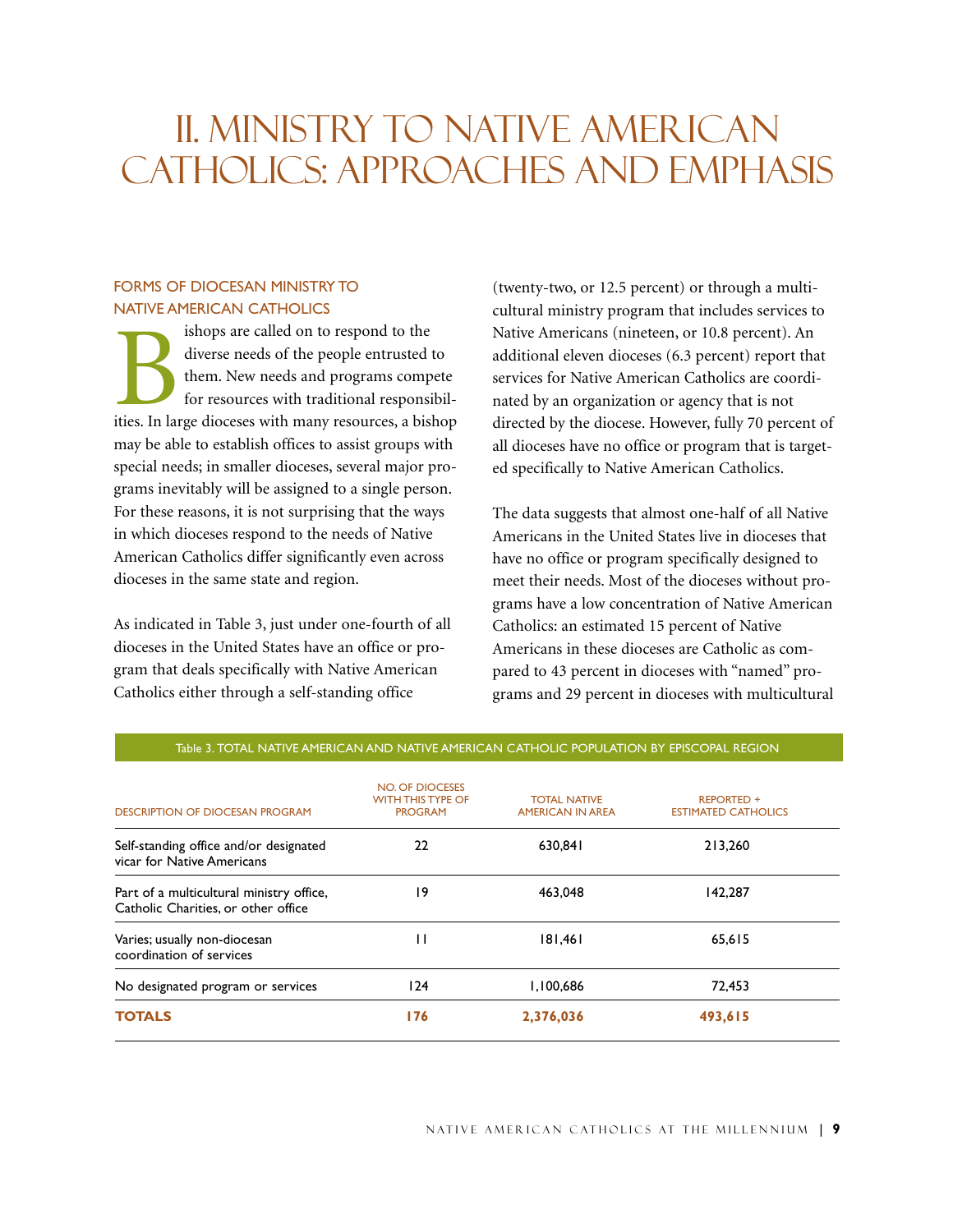Table 4: SPECIFIC SERVICES FOR NATIVE AMERICANS OFFERED BY ALL DIOCESES AND BY DIOCESES WITH DIRECTED OFFICERS/PROGRAMS

| <b>PROGRAM</b>         | <b>ALL DIOCESES</b> | <b>ALL DIOCESES</b><br><b>WITH DIRECTED</b><br><b>OFFICERS</b> |  |
|------------------------|---------------------|----------------------------------------------------------------|--|
| Have pastoral plan     | П                   | 10                                                             |  |
| Curriculum development | 15                  | 13                                                             |  |
| Office or vicar        | $\overline{13}$     | 13                                                             |  |
| Urban/street ministry  | 10                  | 10                                                             |  |
| Advisory council       | 9                   | 9                                                              |  |
| Ministry formation     | 9                   | 8                                                              |  |
| Addiction program      | 9                   | 8                                                              |  |
| Inculturation forum    | 8                   | 8                                                              |  |
| Prison ministry        | 6                   | 5                                                              |  |
| Other program          | Ħ                   | 10                                                             |  |

ministry programs. Some dioceses with a large number of Native Americans reported that they have no specific programs targeted to Native Americans because all diocesan programs address their needs, while dioceses with few Native American Catholics report no need for such programs.

Although almost 25 percent of American dioceses have a program for Native American ministry, very few have a pastoral plan addressing Native American concerns—either as a separate document or as part of a diocese-wide plan. Even in the absence of such a plan, some dioceses offer specific outreach and support programs to Native Americans or operate general ministry programs that serve Native Americans along with others. As is clear in Table 5, a small number of dioceses do offer services specifically directed to Native Americans, with the primary services being curriculum development for inculturated catechesis and urban/ street ministry. The "other" services offered specifically to Native Americans are primarily sponsorship/staff support for Kateri Circles and related programs.

It should be emphasized that the programs described on the survey forms are primarily diocesewide programs rather than programs offered by individual parishes. It is clear from the survey forms and from interviews with pastors and staff in the field that the parish is the actual locus for most services and programs for Native Americans. Thus, programs like Pilgrimage, a Native-run sobriety ministry that combines elements of Alcoholics Anonymous with the format of a Cursillo, are most often offered out of the parish rather than out of the diocesan headquarters. The lack of such programs at the diocesan level does not then preclude their existence at the parish level.

### FORMS OF PARISH-BASED MINISTRY TO NATIVE AMERICAN CATHOLICS

Much of the ministry offered by the Catholic Church to Native Americans over the past centuries has involved the development and operation of institutions: churches, schools, hospitals, and orphanages, among others. Vecsey and the Bunsons document the many orders of women religious and men and the many bishops who sponsored and ran parishes and associated educational/social service institutions within Native American communities, sometimes with financial support through contracts with the federal government.<sup>19</sup> Churches, missions, and stations devoted to Native American ministry still dot the landscape in much of the West, and many still actively serve Native American Catholics. The 1999 survey asked bishops about parishes in urban and non-urban settings that are specifically designated for Native Americans. The 2000 follow-up survey expanded that question to ask about parishes that primarily serve Native Americans, even if not designated as Native American parishes, and also about other institutional ministries: schools and chaplaincies in hospitals, colleges, and jails. Figure 6 provides numbers of such institutions by episcopal region.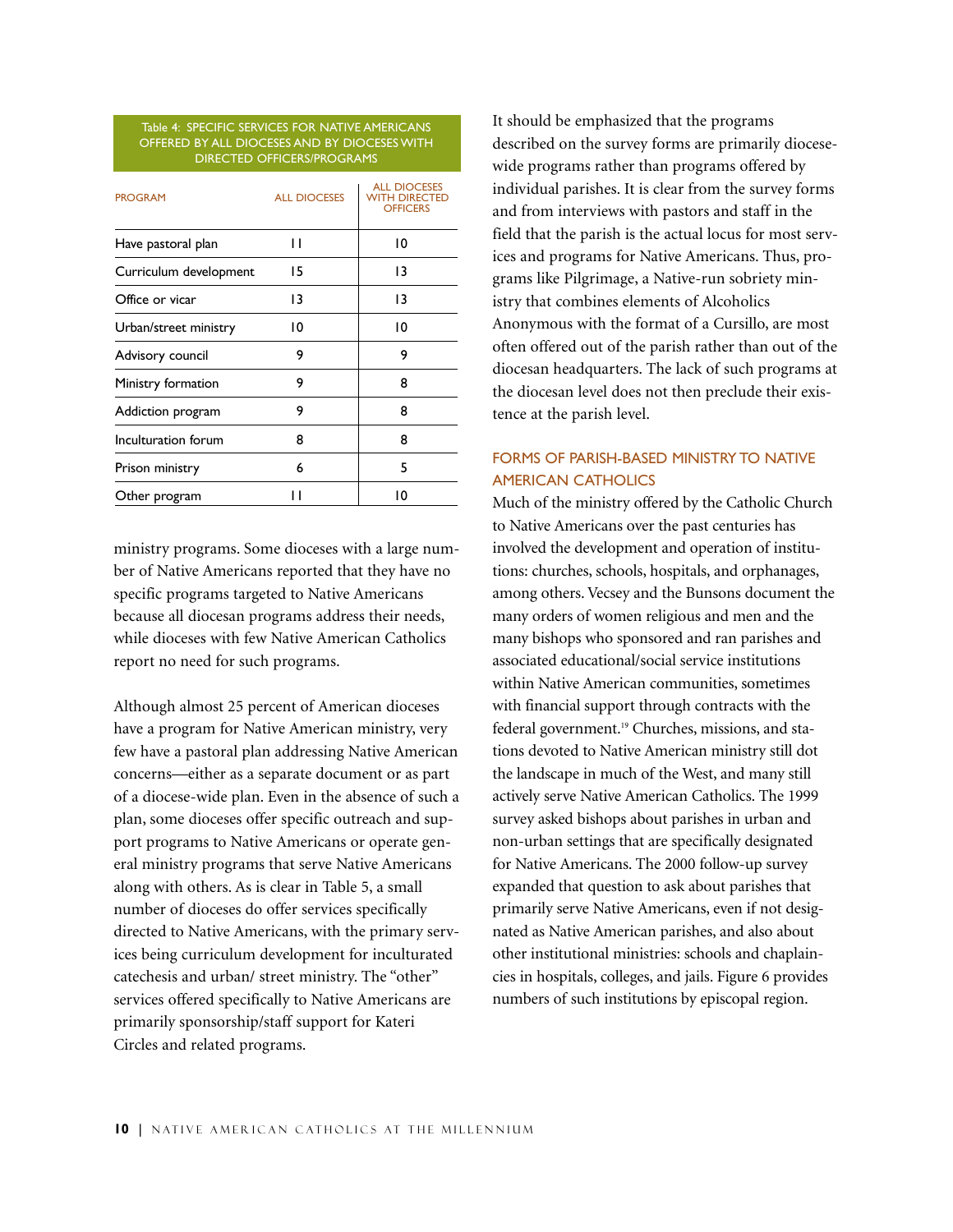

Clearly, the primary institutional outreach from the Catholic Church to Native Americans is found in parishes: 342 parishes are designated for Native Americans or serve primarily Native Americans. In addition, 22 elementary or secondary schools and 16 chaplaincies are reported by dioceses. Almost all of these institutions are located in three episcopal regions: VIII (Upper Plains: Minnesota, North Dakota, and South Dakota), XII (Northwest: Alaska, Oregon, Washington, Idaho, and Montana), and XIII (Mountain: New Mexico, Colorado, Utah, Wyoming, and Arizona). Little information is available on past numbers, but Vecsey reports that in 1946 there were 500 parishes/missions and 60 schools for Native Americans (in 1966, the number of schools dropped to 54).<sup>20</sup>

### INCULTURATION,WORSHIP, AND SACRAMENTS

Liturgy and inculturation are major topics of conversation at all levels in ministry to Native American Catholics. No attempt was made in this survey to assess the degree of inculturation that is envisaged or attempted, but the survey asked, "Do the Native

people in your arch/diocese use their religious symbols and rituals in their communal prayer life?" Fifty-one dioceses (just under 30 percent of the total) replied "Yes" to this question and described the symbols and how they are used. A number of dioceses stressed that these symbols and rituals are used only on special occasions; others indicated that they are incorporated into the ongoing worship of the community. Among the most common symbols/rituals are the following:

- Smudging (blessing, purifying) with cedar, sage, sweetgrass, and tobacco
- Eagle feather used in blessings
- Dance and drums used for liturgies
- Indian music in liturgy (one diocese noted that Br. Martin Fenerty, FSC, has composed five Masses based on Native American melodies)
- Indian naming ceremony in conjunction with Baptism
- Native attire used in local and diocesan celebrations
- Four-directional prayer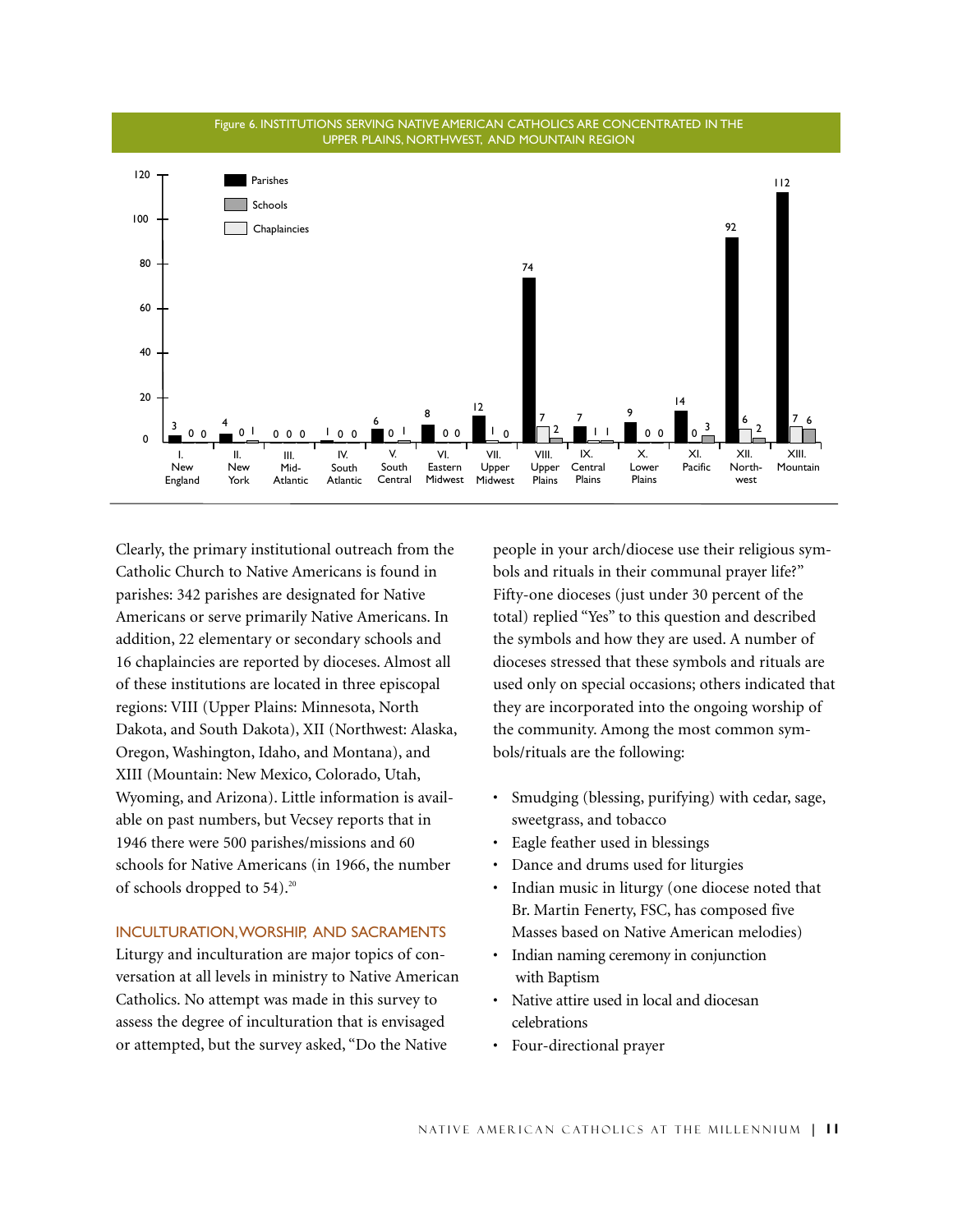- Sweat lodge
- Statues, relics of Blessed Kateri Tekakwitha
- Medicine wheel
- Native crucifix and cross
- Sacred vessels, decorations, and vestments with Native designs
- Sacred pipe

The incorporation of Native symbols and rituals in communal worship is much more common in parishes/ministries serving Native Americans on reservations or in rural communities than in urban settings. Some of those ministering to Native Americans noted that the diversity of tribes, and thus symbols, in urban areas makes it difficult to find symbols relevant to all the groups to whom they minister.

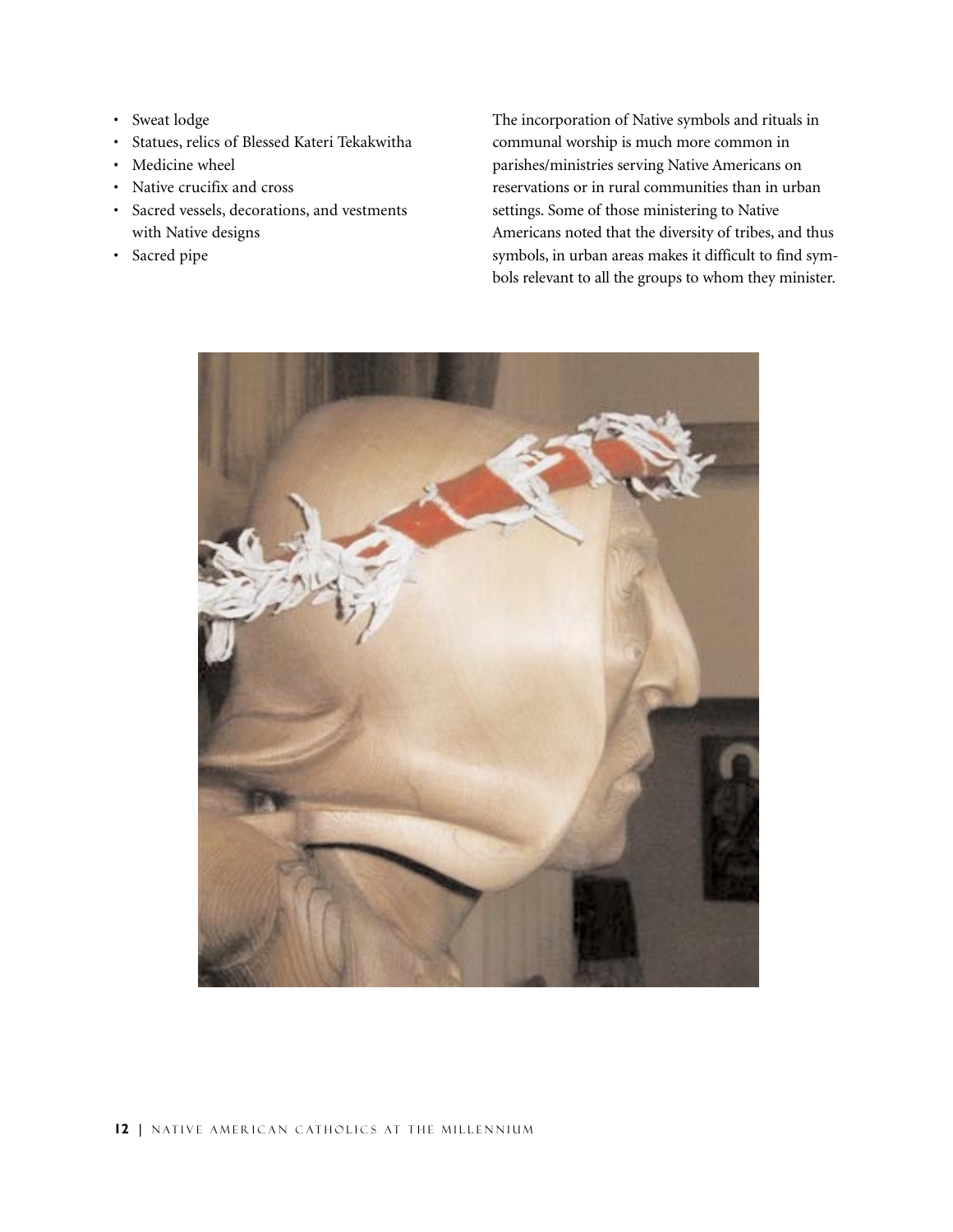# III. ministers to and with Native American catholics: the present and the future

### DEMOGRAPHICS OF CURRENT MINISTERS

shops responding to the first survey were<br>asked to provide information on individu<br>als (priests, brothers, women religious,<br>deacons, lay persons) who minister full-<br>or part-time with Catholic Native Americans in their asked to provide information on individuals (priests, brothers, women religious, deacons, lay persons) who minister fulldiocese. It was pointed out that these individuals could be employed in the chancery, regional ministries, parishes, or schools. However, not all dioceses included personnel who work in schools, and the data that were provided for Native American schools were sometimes incomplete. For this reason, schoolteachers and other school personnel are not included in the discussion below, although school principals are. The follow-up survey asked more specifically about the total number of individuals ministering with the Native American community and the numbers of priests, sisters, brothers, deacons, and lay ministers who are themselves Native Americans.

Figure 7 contains information about the 322 individuals identified by dioceses in the first survey as working specifically in Native American ministry, although some also serve non-Native peoples as a part of their ministry. First, it should be noted that the average age of those ministering to the Native American Catholic community differs widely: from the highest at 62.2 years (religious order priests, the largest single group of those in ministry) to the lowest at 50.5 years (lay persons in ministry, a growing group).<sup>21</sup>

Just under half of those ministering to Native Americans in dioceses and parishes are priests, with a majority being members of religious orders. Adding women religious and brothers to the total of religious order priests brings the picture into even clearer focus: that is, almost 60 percent of those who minister to Native American Catholics are members of religious orders. Comments on the survey forms and in the telephone interviews sometimes touched on the importance of this contribution and the challenges it carries. Some observers emphasized the religious orders' depth of commitment in the past and present to the Native American peoples and the value of this commitment to the Church. Without the personnel

Figure 7. MOST OF THOSE WHO MINISTER TO NATIVE AMERICAN CATHOLICS ARE MEMBERS OF RELIGIOUS ORDERS;THOSE MOST LIKELY TO BE NATIVE AMERICAN THEMSELVES ARE LAY MINISTERS AND DEACONS

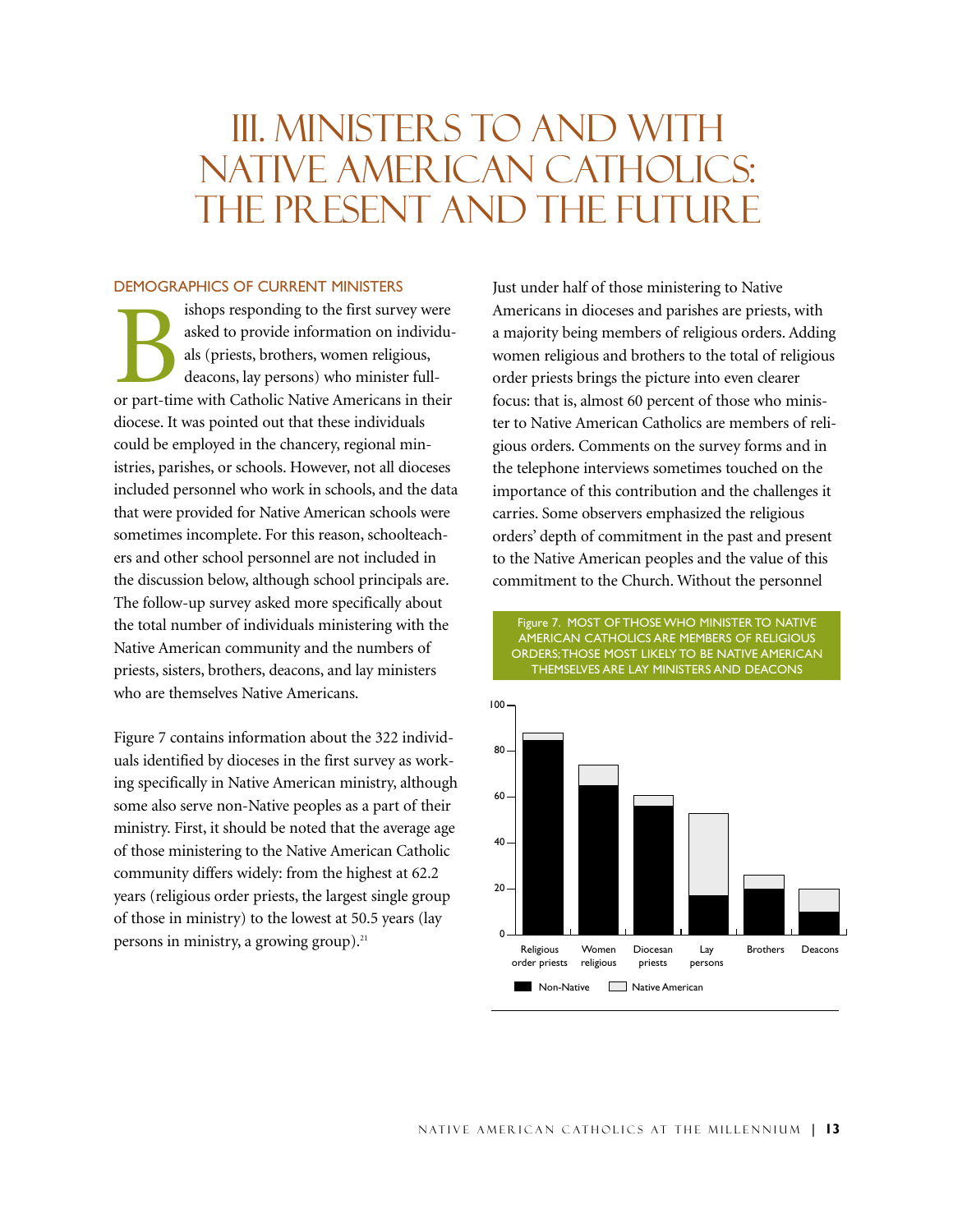and subsidies from the religious orders, much of the ministry to Native American Catholics would be in jeopardy. Other respondents noted, however, that the strong involvement of religious orders in Indian ministry has permitted some dioceses to take the attitude that "it's their ministry, it's their concern." Support from the bishop is sometimes not sought and sometimes not offered. Native American ministry is not integrated into the ongoing structures of the diocese and is therefore out of the loop when planning and budgeting occurs. A valuable resource can, under these circumstances, be either a liability or an excuse.

The follow-up survey asked a single question about the "total individuals who minister full- or part-time with Catholic Native Americans in the diocese." This question yielded an additional 180 individuals in ministry beyond those described in the first survey.

### PREPARING MINISTERS FOR THE FUTURE

Several questions on the survey form addressed the issue of future ministers from the Native American community, specifically requesting information on efforts being made to recruit Native Americans to the priesthood, diaconate, religious life, or ecclesial lay ministry. These questions yielded a good deal of information about vocation recruitment among Native Americans. The numbers and percentages are presented in the previous section. Of particular interest are the responses to the question about efforts to encourage religious vocations among Native Americans. A significant majority of dioceses reported that they do not target vocation recruitment to any single group of people, including Native Americans. Where particular attention is paid to inviting Native American men to the priesthood, this is seen as an individual effort—often spearheaded personally by the bishop of the diocese. One bishop wrote, "I have personally recruited, but to no avail." In a handful of dioceses, an individual or group outside the diocesan

office has taken a hand in recruitment, in one case a youth minister, in another a deacon, and in a third a parish organization.

Sixty-two dioceses (35 percent of the total) indicated that they would be in favor of the development of inculturated formation programs for those Native American men and women who are interested in the priesthood or religious life, while twenty (11 percent) said they would not be in favor of such a program. The remainder either did not respond to the question, indicated that they would need to know what an "inculturated formation program" would look like, or said it would not be relevant to their area because there were so few Native Americans. Dioceses with large numbers of Native American Catholics were more likely than other dioceses to favor an inculturated formation program.

Many dioceses appear to give more emphasis to recruitment to the diaconate than to the priesthood, religious communities, or lay ecclesial ministries. Although most dioceses recruit candidates independent of their ethnic/racial background, several make special efforts to attract Native American men to this ministry. In two dioceses, the deacon program actually began in the Native American community; a handful of others have programs or program components designed especially for Native American diaconal candidates. Some diaconate programs have invited Native American men to serve on the diaconate board and on screening committees in an effort to raise the profile of the diaconate and attract interest.

Recruitment of women to religious orders is seen by the dioceses to be the responsibility of the orders themselves. One bishop told of a women's religious order founded specifically for Native American women, but this disbanded within a few years of its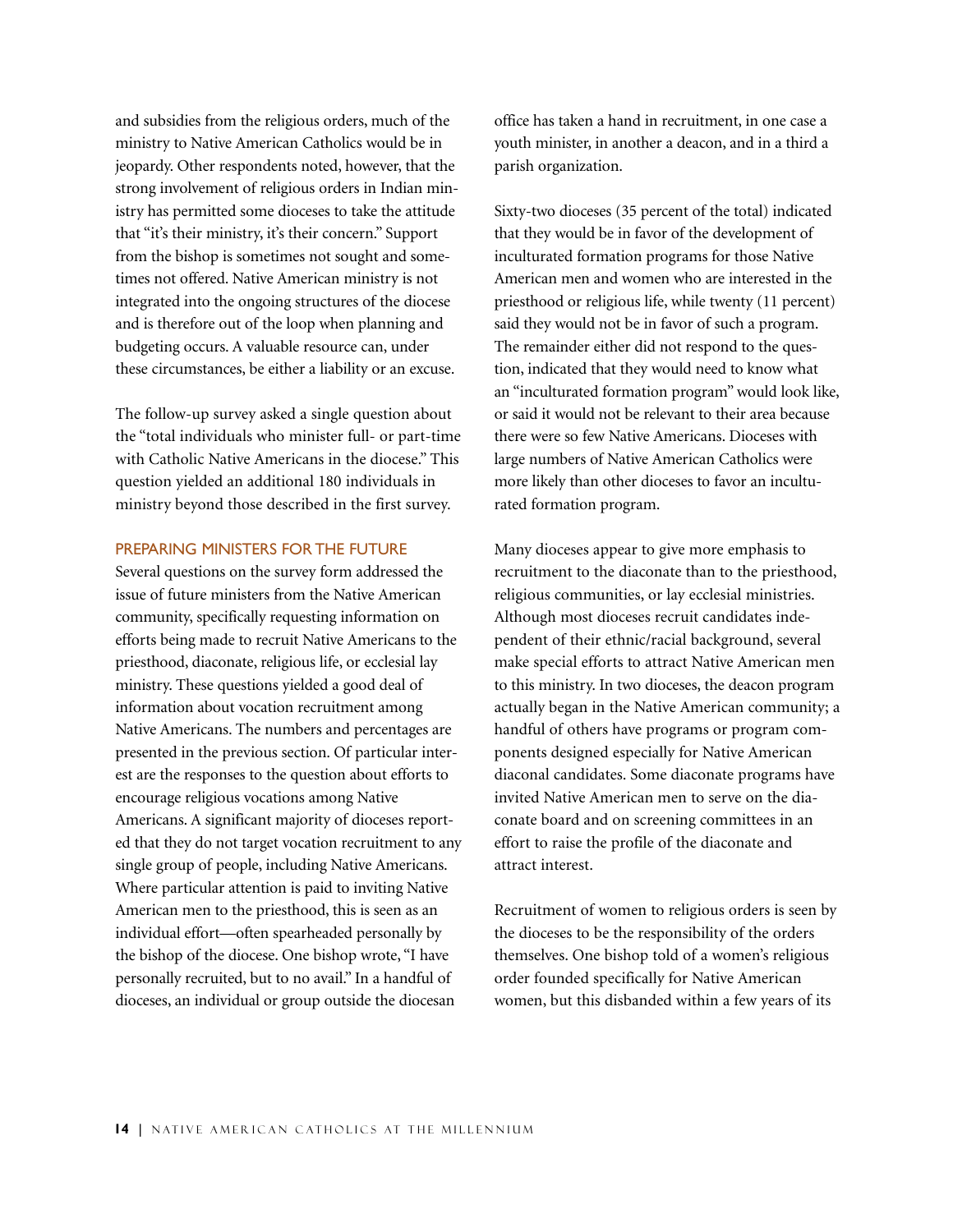### Table 5.AS REPORTED BY DIOCESES, NATIVE AMERICAN PRIESTS, SEMINARIANS, DEACONS,AND WOMEN RELIGIOUS ARE CONCENTRATED IN THE UPPER PLAINS, NORTHWEST, AND MOUNTAIN REGIONS

| <b>REGION</b> |                          | <b>AMERICAN</b><br><b>INDIAN</b><br><b>PRIESTS</b> | <b>AMERICAN</b><br><b>INDIAN</b><br><b>SEMINARIANS</b> | <b>AMERICAN</b><br><b>INDIAN</b><br><b>DEACONS</b> | <b>AMERICAN</b><br><b>INDIAN</b><br><b>DEACON</b><br><b>CANDIDATES</b> | <b>AMERICAN</b><br><b>INDIAN</b><br><b>WOMEN</b><br><b>RELIGIOUS</b> | <b>AMERICAN</b><br><b>INDIAN</b><br><b>LAITY IN</b><br><b>MINISTRY</b> | <b>TOTAL</b><br><b>AMERICAN</b><br><b>INDIANS IN</b><br><b>MINISTRY</b> |
|---------------|--------------------------|----------------------------------------------------|--------------------------------------------------------|----------------------------------------------------|------------------------------------------------------------------------|----------------------------------------------------------------------|------------------------------------------------------------------------|-------------------------------------------------------------------------|
|               | 1 New England            | 0                                                  | $\mathbf 0$                                            | $\overline{2}$                                     |                                                                        | $\mathbf 0$                                                          | $\mathbf 0$                                                            | 3                                                                       |
|               | II New York              | $\mathbf 0$                                        | $\mathbf 0$                                            | 0                                                  | 0                                                                      | 0                                                                    | 4                                                                      | 4                                                                       |
|               | III Mid-Atlantic         | 0                                                  | $\mathbf 0$                                            | 0                                                  | 0                                                                      | 0                                                                    | $\mathbf 0$                                                            | $\mathbf 0$                                                             |
|               | <b>IV</b> South Atlantic | 0                                                  |                                                        | 0                                                  | $\mathbf 0$                                                            | $\overline{2}$                                                       | $\mathbf 0$                                                            | 3                                                                       |
|               | V South Central          |                                                    | $\Omega$                                               | 0                                                  | 0                                                                      | $\overline{2}$                                                       | $\overline{2}$                                                         | 5                                                                       |
|               | VI Eastern Midwest       |                                                    | 3                                                      |                                                    | $\mathbf 0$                                                            | $\mathbf 0$                                                          | 6                                                                      | П                                                                       |
|               | VII Upper Midwest        |                                                    | $\mathbf 0$                                            | $\overline{2}$                                     |                                                                        | 4                                                                    | $\mathbf 0$                                                            | 8                                                                       |
|               | VIII Upper Plains        | 3                                                  | $\mathbf 0$                                            | 17                                                 | 5                                                                      | 6                                                                    | 17                                                                     | 48                                                                      |
|               | IX Central Plains        | 0                                                  | $\mathbf 0$                                            | 0                                                  | 0                                                                      | $\Omega$                                                             |                                                                        |                                                                         |
|               | X Lower Plains           |                                                    | $\mathbf 0$                                            | 5                                                  | 4                                                                      | $\overline{2}$                                                       | $\mathbf 0$                                                            | 12                                                                      |
|               | XI Pacific               | 13                                                 |                                                        | 3                                                  |                                                                        | $\overline{2}$                                                       | $\mathbf 0$                                                            | 20                                                                      |
|               | <b>XII Northwest</b>     | $\mathbf 0$                                        | $\mathbf{2}$                                           | 37                                                 | 8                                                                      | $\overline{7}$                                                       | 24                                                                     | 78                                                                      |
|               | XIII Mountain            | $\overline{7}$                                     |                                                        | $\overline{7}$                                     | 6                                                                      | 9                                                                    | $\mathbf{H}$                                                           | 41                                                                      |
|               | <b>Total U.S.</b>        | 27                                                 | 8                                                      | 74                                                 | 26                                                                     | 34                                                                   | 65                                                                     | 234                                                                     |

founding. Most of the efforts at recruitment take place on reservations or other centers of Indian life and are conducted by the women religious in ministry in those locations. How these efforts are going is unknown.

Many Native American parishes encourage ministry by members of the congregation and provide training for that ministry. Among the very few dioceses with interest in or programs for ecclesial lay ministry, some provide scholarships to Catholic universities and other programs. The Sioux Spiritual Center, in the diocese of Rapid City, offers the Basic Directions in Native American Ministry Institute for the formation of missionary personnel and the National Native

Leadership Workshop for Native catechists and lay ministers. The Kateri Northwest Ministry (Jesuitsponsored) is offered in at least one diocese, and Gonzaga University in Spokane is exploring a leadership program for Native Americans but has not yet found funding. Creighton University offers an undergraduate degree in Native American studies. The Builders of the New Earth program, used in the dioceses of Rapid City, Phoenix, Tucson, and Gallup, was cited as helpful in both diaconal and lay ministry recruitment and training. Some hopes for increased ecclesial lay leadership among Native Americans rest with Heritage Indian College in Yakima, Washington—sponsored by the Sisters of the Holy Names—and with Haskell Indian Nations University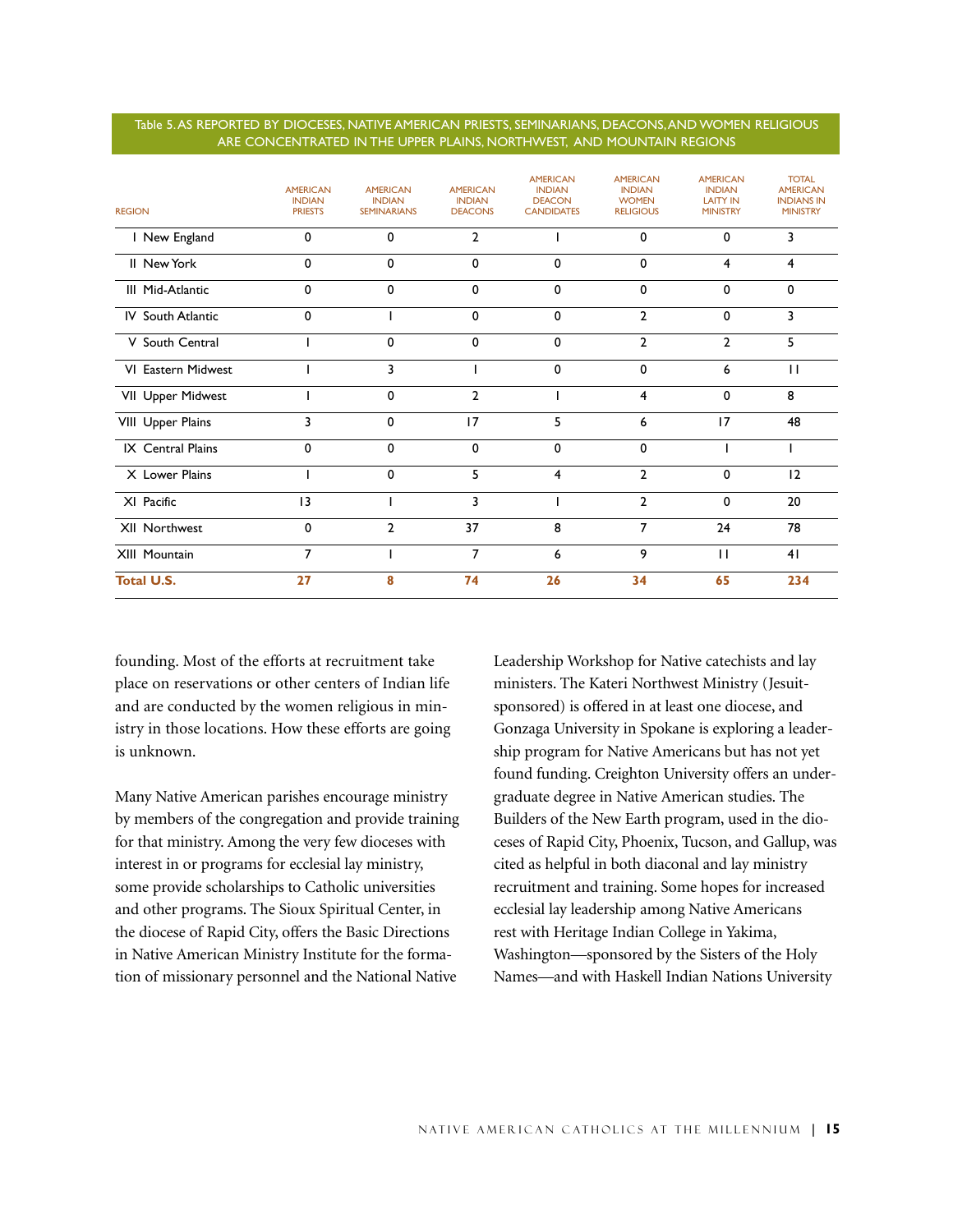

at Lawrence, Kansas, each with sizable Catholic enrollments. For the most part, however, little attention appears to be paid to recruiting and/or training Native lay people to be full-time ministers to their people.

A frequent comment from those in ministry to Native American Catholics is that they have little opportunity to share their concerns, questions, and success stories with each other or to find sources of support outside their dioceses. Attempts to set up regional gatherings for such ministers have tended to flounder because of the distance between the ministers and lack of funds. The annual Kateri Tekakwitha Conference is an excellent opportunity for meeting and sharing, but this too requires funding that may not be available, especially in smaller and less prosperous dioceses.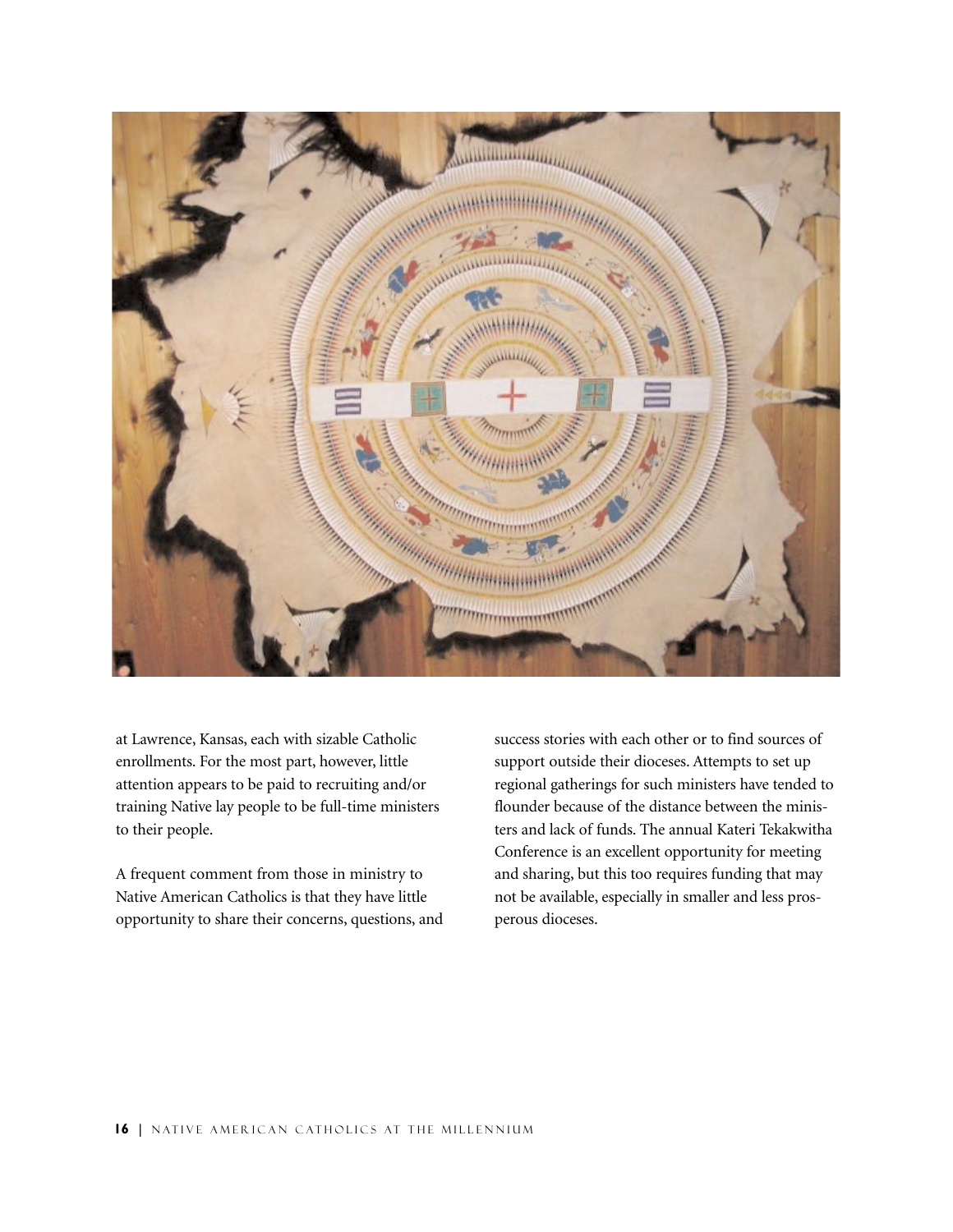# II. ministry to Native American catholics: approaches and emphasis

The 1999 survey of dioceses and the 2000<br>follow-up commissioned by the Ad Hoc<br>Committee provided valuable opportuni<br>ties to assess the state of ministry to<br>Native American Catholics at the beginning of the follow-up commissioned by the Ad Hoc Committee provided valuable opportunities to assess the state of ministry to Native American Catholics at the beginning of the new century and millennium. Of special importance to understanding this ministry and planning for the future are the following conclusions that can be drawn from the study:

- For a number of different reasons, the Native American population has grown significantly over the past several decades, with the largest evident growth occurring in the past ten years. Some of this growth may be due to a higher than average birth rate among Native Americans, but some may also be due to better coverage of the Native American population by the U.S. Census Bureau and increasing pride in Native American heritage. In any case, there are an increasing number of Native Americans—and, probably, Native American Catholics—more than previously realized or recognized.
- It is extremely difficult to determine how many Native Americans have been baptized as Roman Catholics. No systematic way exists for gathering or publishing this information; and, in its absence, much planning has to be done on the basis of guesswork and/or anecdote.
- Although most Native Americans live in rural areas, small towns, or on federal or state reservations or trust lands, an increasing number live in

large urban areas. This presents a significant challenge to dioceses and parishes that are called to serve them.

- On the basis of reports from individual dioceses and projections based on reports from episcopal regions and provinces, it is possible to estimate that approximately 493,000 Native Americans identify themselves as Roman Catholics. This is approximately 21 percent of all Native Americans who reported only one race on the 2000 U.S. Census. Although reports from dioceses would indicate that approximately 42 percent of these baptized Native Americans are "practicing" Catholics, it is difficult to know what that might mean in any given situation.
- The Native American population, and thus the Native American Catholic population, is concentrated in the Lower Plains, Northwest, Mountain, and Pacific regions. According to the 2000 U.S. Census, 63 percent of all Native Americans live in the four episcopal regions that cover the sixteen states west of the Dakotas. Fully 78 percent of the estimated population of Catholic Native Americans live in these four episcopal regions. If the Upper and Central Plains regions are included (an additional seven states, including the Dakotas), the proportion of Native Americans and Catholic Native Americans is overwhelming: 73 percent of Native Americans and 89 percent of Catholic Native Americans are found in those six episcopal regions.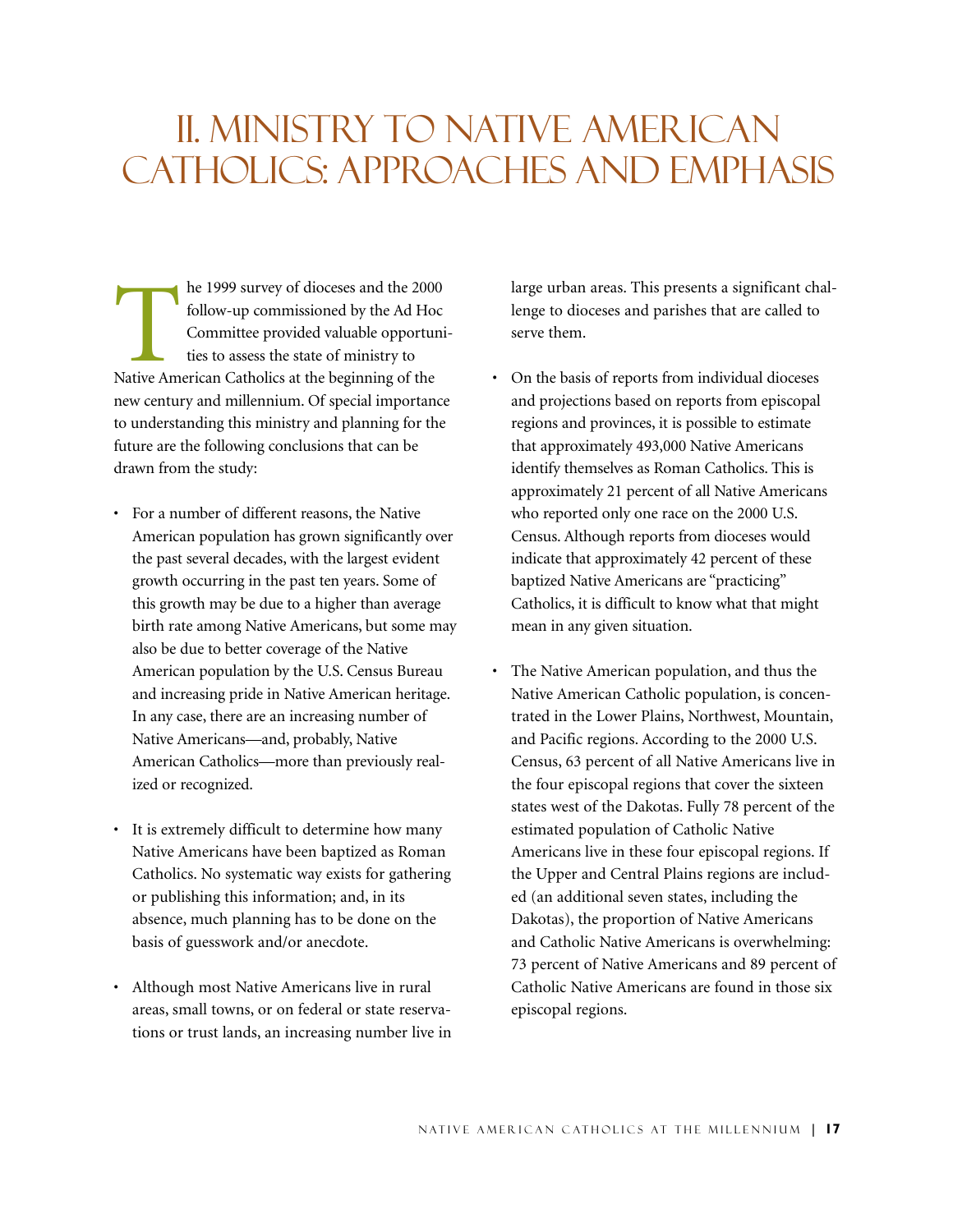- Although less than one-third of all dioceses reported that they have a designated ministry for Native American Catholics, these dioceses serve territories where over 85 percent of the Native American population resides.
- Most services to Native American Catholics are delivered through the parish, and dioceses identified more than 340 parishes that serve predominantly Native American congregations. A number of schools also serve this population, as well as a handful of chaplaincies.
- Some dioceses have made concerted efforts to attract Native Americans into church ministry, and they appear to be most successful in encouraging Native American men to enter the diaconate. Many dioceses expressed an awareness of the need for inculturated approaches to ministry, and there is general support for such an approach, especially among those dioceses with large numbers of Native American Catholics.
- A majority of people in formal ministry to Native American Catholics are men and women who belong to the religious orders that have traditionally provided much of the Church's ministry in this area. However, the number of these personnel available for ministry to Native American Catholics has dropped significantly over the years, and diocesan priests, deacons, and lay ministers will increasingly be asked to assume the ministry if it is to continue. This will be a major challenge in the future.
- Few dioceses indicated that they are doing strategic planning around the future of ministry to Native American Catholics, although most bishops with sizeable Native American populations show considerable concern over the future of this ministry.

Based on the findings summarized above, the following recommendations are offered to American bishops, pastors, and those in ministry with Native American Catholics:

### RECOMMENDATIONS

**1***Assess the future supply of religious order personnel available for ministry to Native Americans.*

Will religious order personnel, who form the backbone of Native American ministry, remain available to serve in diocesan programs and in Native American parishes? If not, what are the alternatives? Of special importance is the need to identify the future commitment of women religious to ministry among Native Americans and to develop new approaches to ministry or new sources of ministers if the number of women religious continues to decrease. This is a planning project that goes beyond the boarders of parishes, dioceses, and even episcopal regions and that will be critical to the continued existence of ministry to Native American Catholics.

**2***Identify potential strategies for inviting Native American men to serve in clerical roles in the Church, and test these strategies in action.*

This may involve identifying appropriate ways to offer inculturated training for priesthood and the diaconate. It may also require modifying current vocational information/invitation methods to be more sensitive to the cultural context of Native Americans in reservation and urban settings.

**3***Identify and assess the needs of Native Americans who have moved away from their tribes and may live in towns and cities separated from any significant number of other Native Americans.*

With a few exceptions, urban Native Americans are served, if at all, through the regular parishes and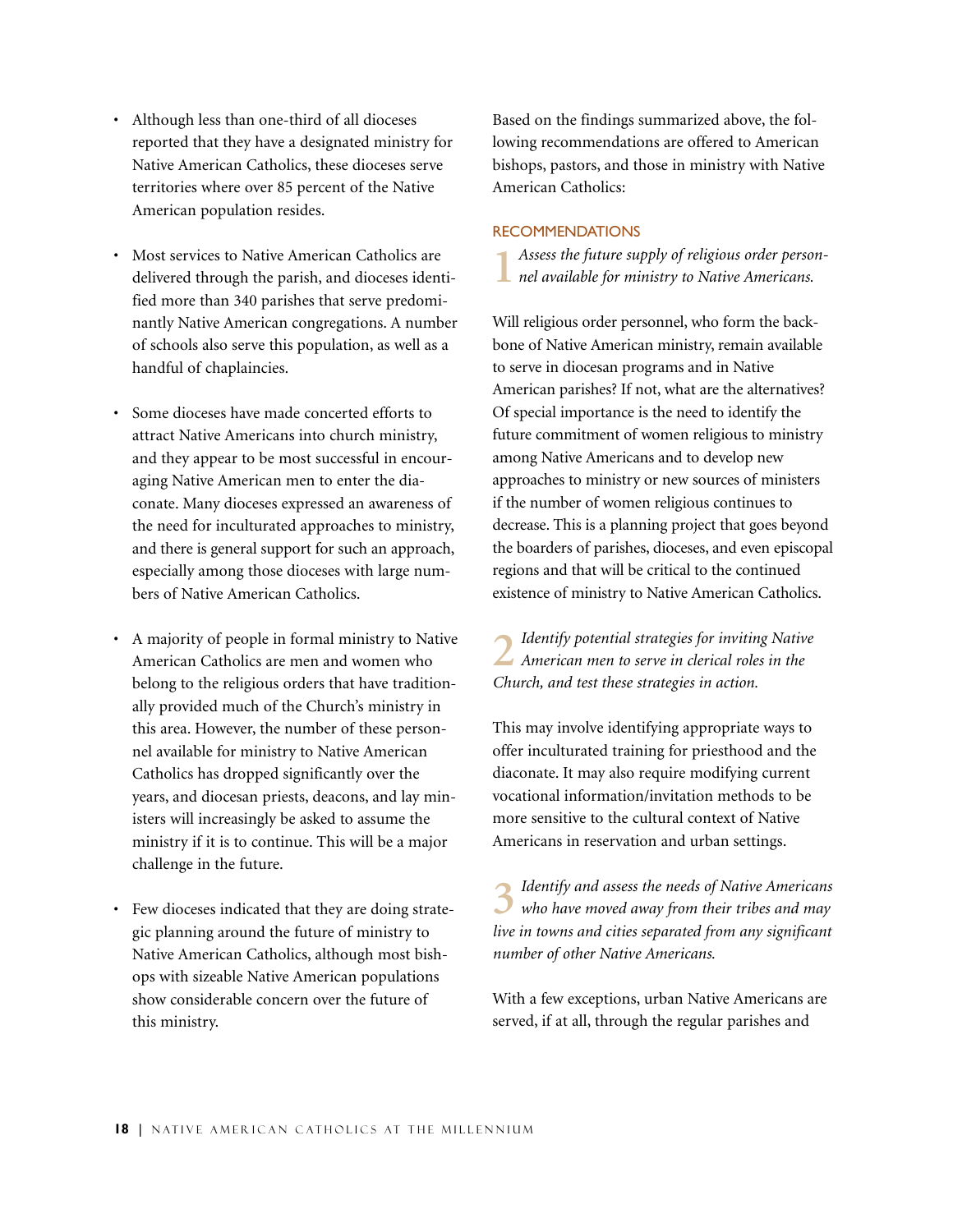

programs of the dioceses. How effective this is in meeting the needs of urban Native American Catholics is unknown. Research will be necessary to determine where the needs are greatest and what approaches are most successful.

**4** *Develop processes and materials to assist dioceses in the development of pastoral plans that balance the range of needs of Native American Catholics in the diocese and the resources needed to meet those needs over time.*

Dioceses experienced in pastoral planning, whether through diocesan synods, diocesan pastoral councils, or other planning processes, have found that setting priorities is easier when the whole picture can be seen, not just the individual (and often competing) parts. Materials are not currently available to diocesan leadership that would help them develop pastoral plans for the range of people and needs within a diocese.

**5***Identify and describe models of diocesan structures for effectively meeting the needs of Native American and other multicultural Catholics.*

Many dioceses are struggling to find the best way to initiate, coordinate, and support ministry to Native American Catholics, as well as to African American, Asian Pacific Islander, Hispanic, and other Catholics with specific cultural needs. No single model will fit all dioceses, but identification of options, with their advantages and drawbacks highlighted, could assist bishops in their responsibilities to these communities.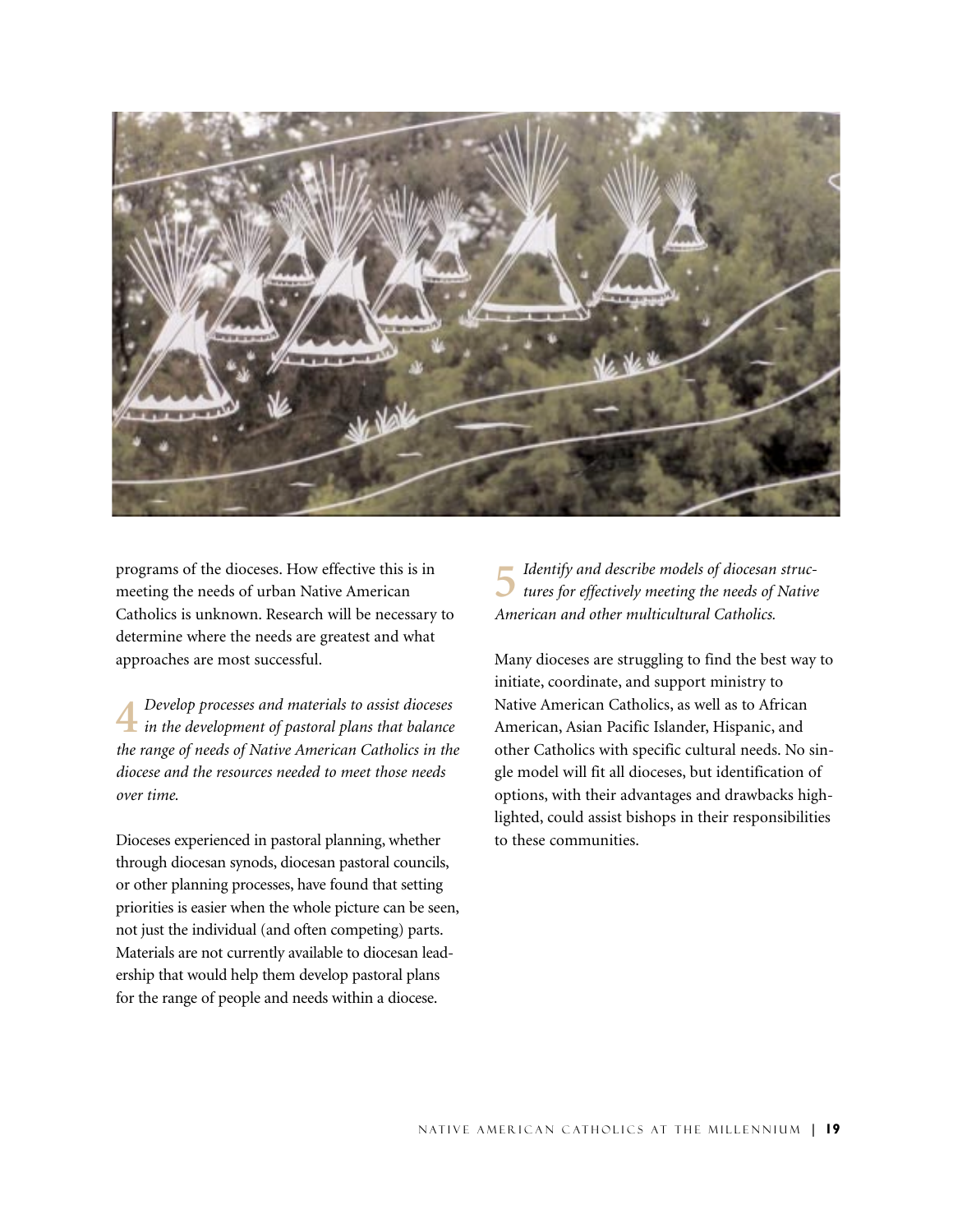# conclusion

This study of the oldest ministry of the<br>
Church in the United States focuses the<br>
need for immediate attention to the many<br>
challenges among the Catholic Native<br>
communities. The study raises awareness of the wide-Church in the United States focuses the need for immediate attention to the many challenges among the Catholic Native spread presence of Native people in dioceses throughout the country. It demonstrates that very often these people are invisible to the local church. This document will make the Native people more visible and may inspire church leadership to risk new initiatives to help Native peoples build strong local church communities that reflect their culture and religious heritage. In turn, these communities will enrich the larger Church with the gifts God intended to give the Church through their cultures.

The following resources are available:

- 1. Bishops' Ad Hoc Committee for Native American Catholics—Chair: Bishop Donald Pelotte, SSS, Diocese of Gallup, N.M.; Archbishop Charles Chaput, OFMCap., Archdiocese of Denver, Colo.; Archbishop Alexander Brunett, Archdiocese of Seattle, Wash.; Bishop Anthony Milone, Diocese of Great Falls, Mont.; Bishop Blase Cupich, Diocese of Rapid City, S.D. Committee Staff: Sr. Lourdes Sheehan, RSM; Daniel S. Mulhall, 3211 Fourth Street NE, Washington, DC 20017-1194
- 2. Bureau of Catholic Indian Missions—In 1874 Archbishop Blanchet of Oregon City and his brother Bishop Augustine Blanchet of Washington, in reaction to the unjust 1870 Peace Plan of

President Ulysses Grant, appealed to Archbishop James Roosevelt Bailey of Baltimore to have the Catholic Church nationally respond to the terrible injustices and poverty of Native Americans. Thus began the Bureau, which has served Native peoples continuously since 1874. For information contact Msgr. Paul A. Lenz, Executive Director, 2021 H. Street, NW, Washington, DC 20006

- 3. Ad Hoc Committee sponsored seminar— "Renewing Catholicism Among Indian People: Contemporary Principles for Inculturation, Missionaries, and Local Leadership." Presentations are given by consultants to the Ad Hoc Committee. For more information, contact Fr. John Hatcher, SJ, P.O. Box 678, Rapid City, SD 57709.
- 4. Inculturation Task Force offers a method sponsored by the Ad Hoc Committee to assist Native people to make a contribution of their gift of culture to Catholic theology and liturgy. For more information, contact the Sioux Spiritual Center, 20100 Center Road, Howes, SD 57748.
- 5. National Tekakwitha Conference—An association of Native Catholics that hosts an annual gathering and provides resources for catechetics. For information, contact Sr. Kateri Mitchell, SSA, Director, P.O. Box 6768, Great Falls, MT 59401.
- 6. Basic Directions in Native American Ministry Institute—An eight-day institute to help prepare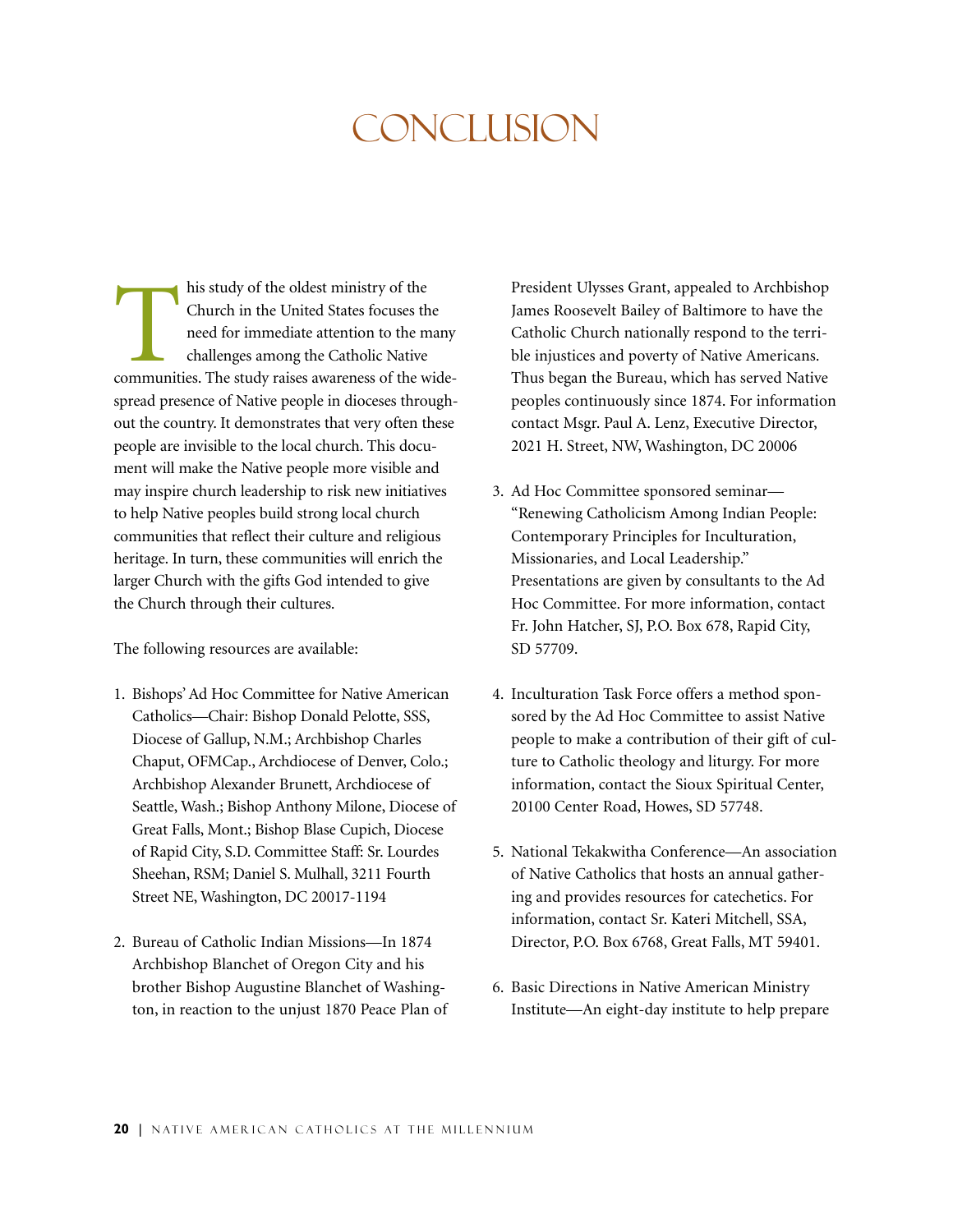missionary personnel to work with Native people. For information, contact the Sioux Spiritual Center, 20100 Center Road, Howes, SD 57748.

- 7. Native Leadership Workshop—A five-day workshop to help form Native people in leadership positions. The workshop presents material on sacramental theology, Scripture, inculturation, catechetics, and ascetical theology. For information, contact the Sioux Spiritual Center, 20100 Center Road, Howes, SD 57748.
- 8. Builders of the New Earth—A formation program for Native lay leaders and permanent deacons. For information, contact the Sioux Spiritual Center, 20100 Center Road, Howes, SD 57748.
- 9. Kateri Northwest Ministries—A ministry formation program for Native people in the Pacific Northwest. For information, contact Kateri Northwest Ministries, 330 East Boone Ave., Spokane, WA 99202-1710.

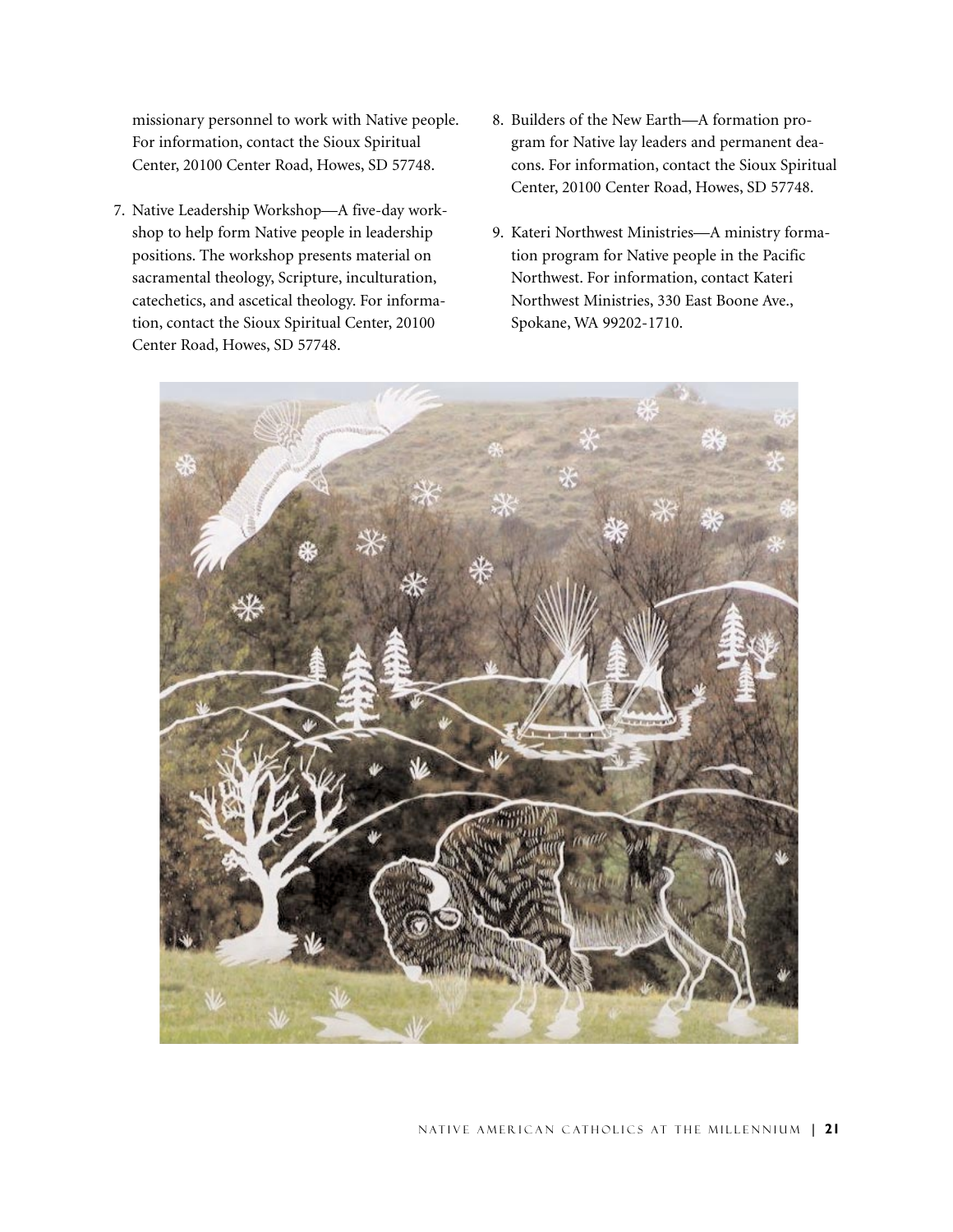# notes

1. The U.S. Census Bureau uses the term "Native American and Alaska Native" (AI/AN) throughout its reports, while other groups use the inclusive terms "Native American," "Native American," or some other variant. Throughout this report, the two terms are used interchangeably. Unless otherwise noted, all data about the Native American and Alaska Native population are from the 2000 U.S. Census. Detailed tables by episcopal region are provided with this report. Also, unless otherwise noted, all data about Native American Catholics are from the two surveys of American bishops that were conducted specifically for this report.

2. Stella U. Ogunwole, "The Native American and Alaska Native Population: 2000," *Census 2000 Brief*, C2KBR/01-15 (February 2002). Ogunwole writes, "The term 'Native American and Alaska Native' refers to people having origins in any of the original peoples of North and South America (including Central America), and who maintain tribal affiliation or community attachment. It includes people who reported 'Native American and Alaska Native' or wrote in their principal or enrolled tribe [in the 2000 U.S. Census form]," 2.

3. Mary Beth Celio, "Catholics: Who, How Many and Where," *America* 168:1 (January 2-9, 1993): 10-12.

4. Arlene Hirschfelder and Martha Kreipe de Montano, *The Native American Almanac: A Portrait of Native America Today* (New York: McMillan General Reference, 1993), 36.

5. Edna L. Paisano, *The Native American, Eskimo and Aleut Population* (May 9, 1997), www.census.gov/population/www/ pop-profile/amerind.html. Paisano speculated that "other facts that may have contributed to the higher count of Native Americans include improvements in the question on race; improvements in the way the Census Bureau counted people on reservations, on trust lands, and in Alaska Native villages; continued use of self-identification to obtain information on race; a greater propensity in 1990 than in earlier censuses for individuals (especially those of mixed Indian and non-Indian

parentage) to report themselves as Native American; and improved outreach programs and promotion campaigns."

6. William G. Barron, "Preliminary Estimates Show Improvement in Census 2000 Coverage," *United States Department of Commerce News* (February 14, 2001), www.census.gov/Press-Release/www/2001/cb01cn03.html.

7. Hirschfelder and de Montano, 273. Definitions of the Native American and Alaska Native Areas Geographic Program for Census 2000 are provided in the *Federal Register* 65:121 (June 22, 2000): 39062-39069. Data Set: Census 2000 Redistricting Data (Public Law 94-171) Summary File, state-by-state listing of federal, state, and tribal designated Native American/Alaska Native lands. Compiled by author.

8. Hirschfelder and de Montano, 28. Later in the volume, the authors contend that in 1990, only 35 percent of Native Americans in the United States lived on Indian land (40).

9. Christopher Vecsey, *Native American Catholics: On the Padres' Trail*, vol. I (1996); *Native American Catholics: The Paths of Kateri's Kin*, vol. II (1997); and *Native American Catholics: Where the Two Roads Meet*, vol. III (1999) (Notre Dame, Ind.: University of Notre Dame Press). Regarding the reservation/urban movement, Vecsey states (without reference) that today close to two-thirds of all U.S. Indians live in cities (vol. III, 145).

10. Vecsey, vol. III, 88-105.

11. Felician A. Foy, OFM, and Rose M. Avato, eds., *Catholic Almanac 1989-1995* (Huntington, Ind.: Our Sunday Visitor, 1995). Referenced in Vecsey, vol. III, xi.

12. Margaret Bunson and Stephen Bunson, *Faith in the Wilderness: The Story of the Catholic Indian Missions* (Huntington, Ind.: Our Sunday Visitor Publishing Division, 2000).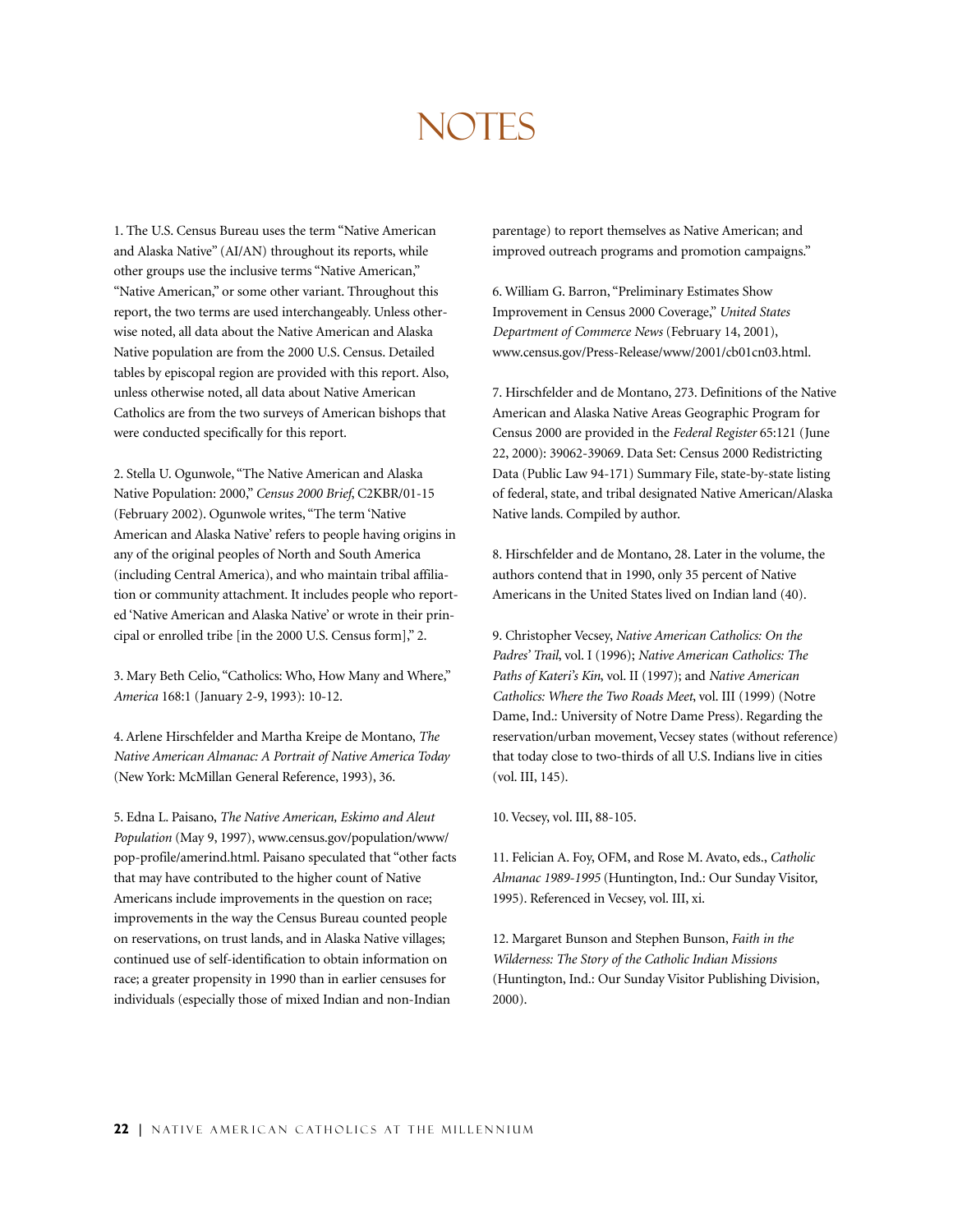13. Ibid., 132.

14. Ibid., 143.

15. The diocese of Laredo, Texas, was established on July 3, 2000, and therefore could not be included in the survey. Military Services USA responded that the survey was not appropriate for their ministry because they are not territorially based.

16. An "estimated proportion Catholic" was determined separately for each episcopal region and each province using the data from dioceses within those areas that had provided estimates of Catholic Native Americans. An additional set of estimates was generated with the highest and lowest proportion Catholic removed from each region/province. Tables were then prepared for each episcopal region showing the estimates of Native American Catholics: estimate reported by dioceses, minimum estimate based on regional and province proportions (separately), maximum estimate based on regional and province proportions (separately), and average based on all reports/estimates available for the diocese.

17. Although the average percentage of Catholics on the national level is close to that estimated in Barry A. Kosmin and Seymour P. Lachman, *One Nation Under God: Religion in Contemporary American Society* (New York: Harmony Books, 1993), the range across dioceses is extreme: from less than 1 percent in almost half of the dioceses to 50 percent or more in ten dioceses.

18. The episcopal regions and their component dioceses are given in the table below.

| <b>REGION</b> | <b>NAMF</b>     | <b>STATES</b>               |
|---------------|-----------------|-----------------------------|
|               | New England     | CT, MA, ME, RI, VT          |
| Ш             | New York        | NY                          |
| Ш             | Mid-Atlantic    | NJ, PA                      |
| I٧            | South Atlantic  | DC, MD, FL, GA, NC, SC, VA  |
| v             | South Central   | AL, KY, LA, MS, TN          |
| ٧I            | Eastern Midwest | MI, OH                      |
| VII           | Upper Midwest   | IL, IN, WI                  |
| VIII          | Upper Plains    | MN, ND, SD                  |
| ΙX            | Central Plains  | IA, MO, NE, KS              |
| Х             | Lower Plains    | AR, OK, TX (except El Paso) |
| ΧI            | Pacific         | CA, HI, NV                  |
| XII           | Northwest       | AK, OR, WA, Id, MT          |
| XIII          | Mountain        | NM, CO, UT, WY, AZ          |
|               |                 | (including El Paso, TX)     |

#### 19. Vecsey, vol. III, 88.

20. Vecsey, vol. III, 101.

21. According to the Association of Native Religious and Clergy, there were two Native bishops, twenty-eight Native priests, eight Native brothers, sixty-seven Native women religious, fifty-one Native deacons, and two Native seminarians. See also Table 5.